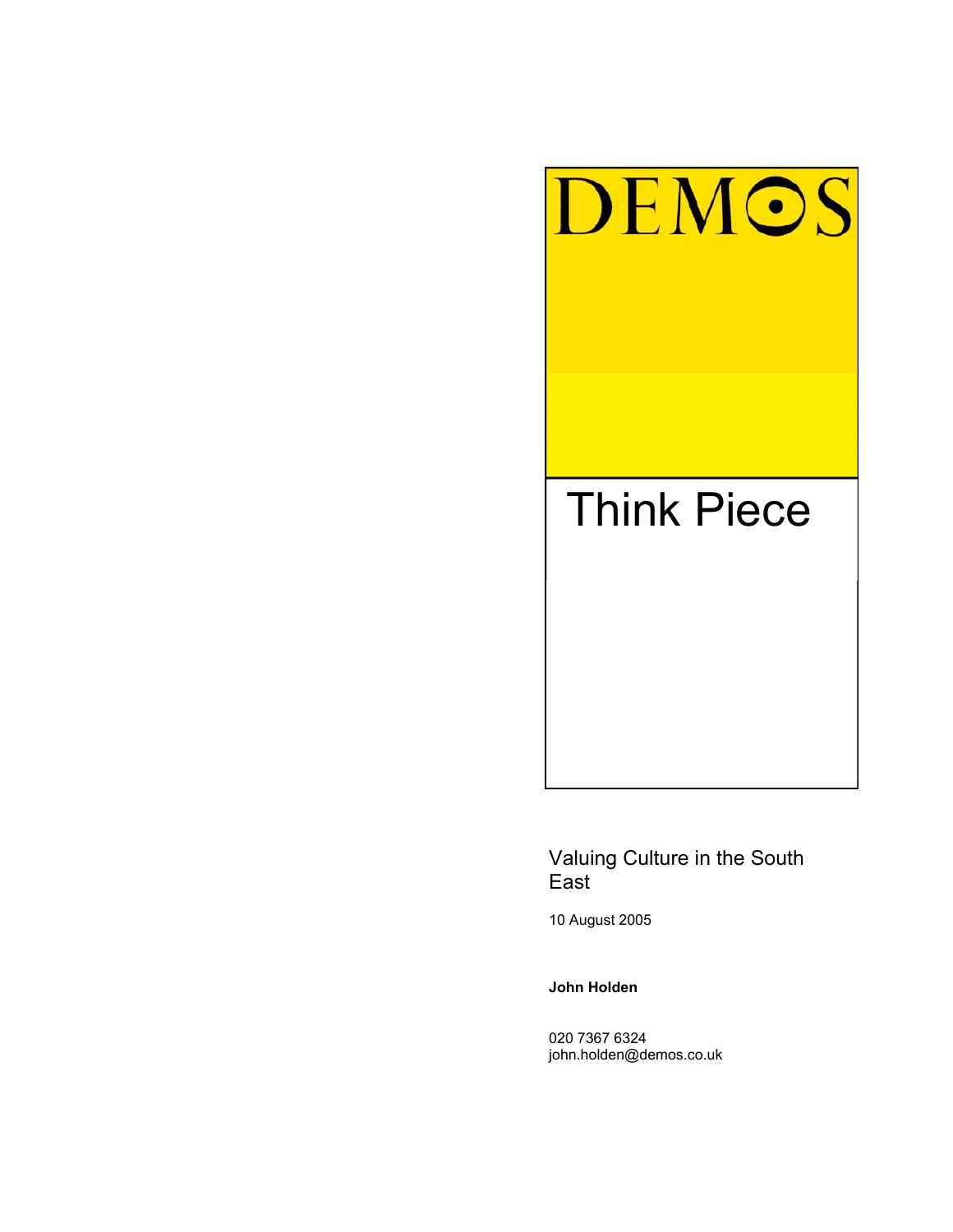## **Contents**

|    | 1. Introduction                                  | 3  |
|----|--------------------------------------------------|----|
|    | 2. Grasping the nettle                           | 5  |
|    | 3. Cultural Value: a simple conceptual framework | 8  |
|    | 4. What do we think we know?                     | 13 |
|    | 5. Drawing conclusions from what we know         | 17 |
|    | <b>6.</b> The Policy Response                    | 20 |
| 7. | References                                       | 24 |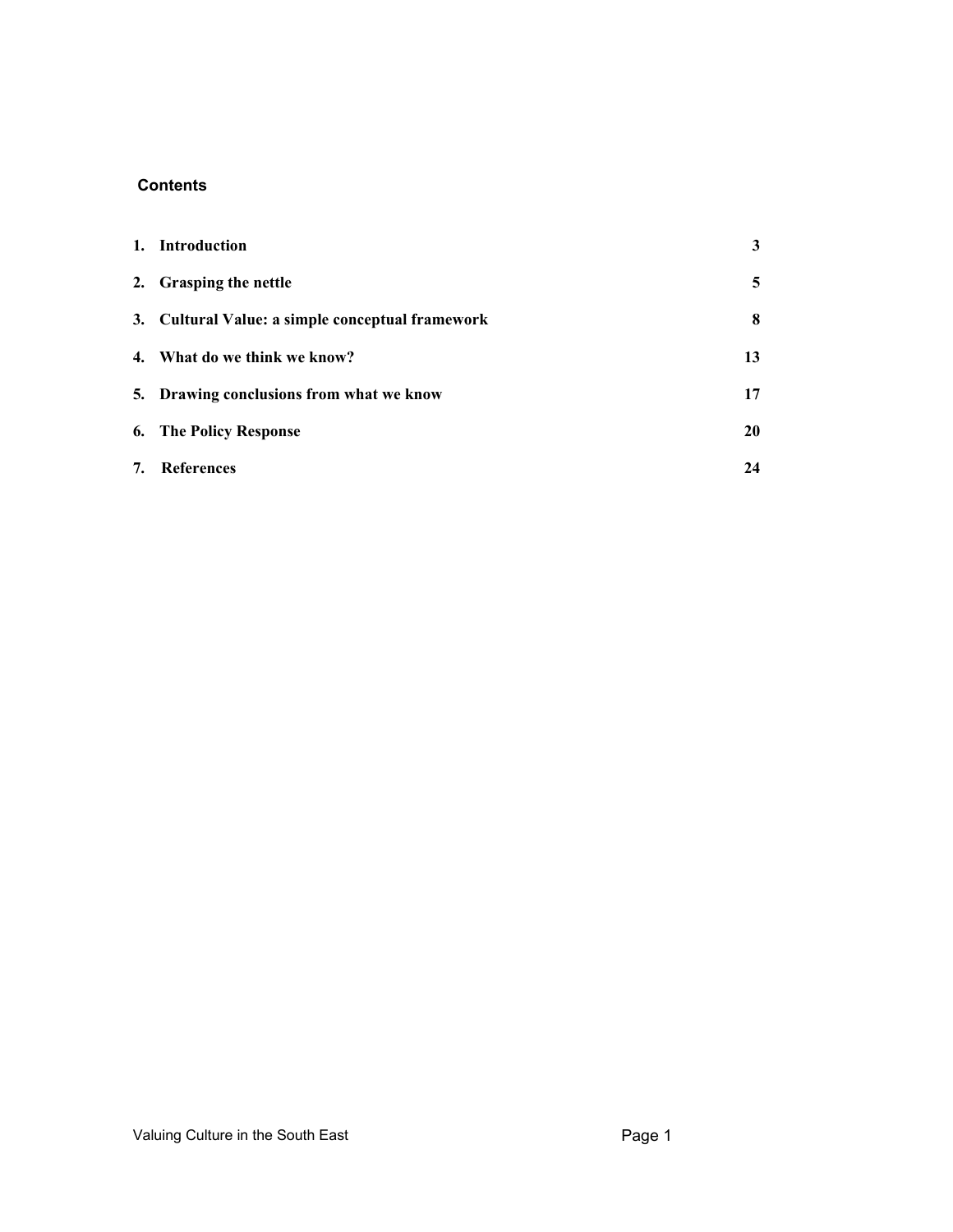## **Valuing Culture in the South East**

An apology to the reader. There is as little jargon as possible in this paper. But the use of acronyms is unavoidable.

| <b>CCIS</b>  | Cultural and Creative Industries                                |
|--------------|-----------------------------------------------------------------|
| <b>DCMS</b>  | Department for Culture Media and Sport                          |
| <b>DPA</b>   | David Powell Associates                                         |
| <b>NESTA</b> | National Endowment for Science Technology and the Arts          |
| <b>SEECC</b> | South East England Cultural Consortium (now Culture South East) |
| <b>SEEDA</b> | South East England Development Agency                           |
| <b>SEERA</b> | South East England Regional Assembly                            |
| <b>RES</b>   | Regional Economic Strategy                                      |
|              |                                                                 |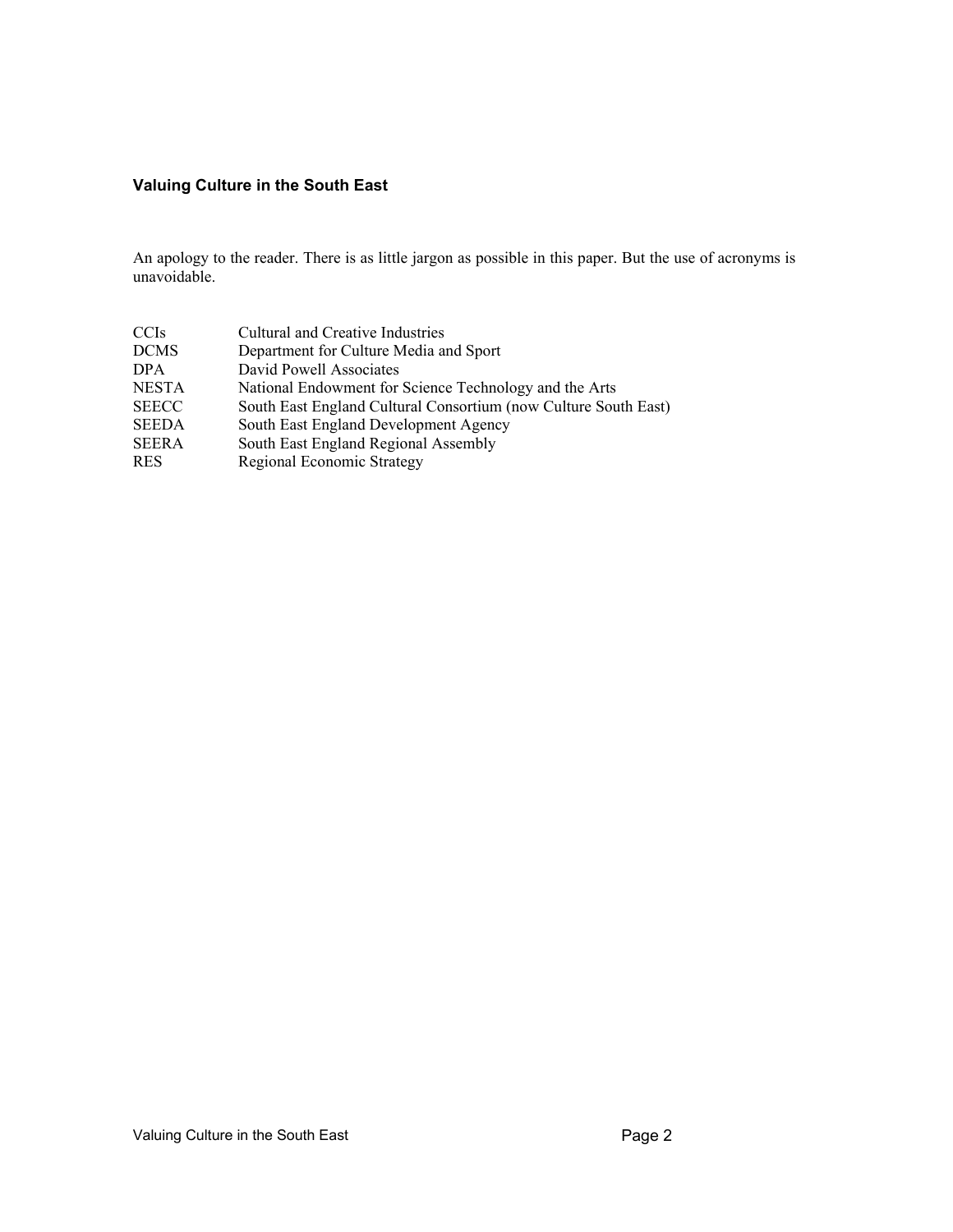#### **1. Introduction**

Regional Development Agencies are charged with improving regional economic performance and identifying strategies for achieving that aim. In the context of this paper SEEDA's question must therefore be: how can culture contribute to improving regional economic performance? In one way, the answer is straightforward:

- Culture, and the creative industries into which culture elides, itself forms a sector that generates economic returns;
- Cultural activity stimulates economic activity in other sectors; and
- Culture produces a wide range of social effects that in turn contribute to economic activity, and are beneficial for other reasons.

So far, so easy. But things are never that simple. These bald assertions need to be backed up by evidence and argument if they are to be convincing, so we need to know what evidence exists and how reliable it is. In other words, we need to know how far to trust the data, and then, where evidence is deficient or lacking, where to trust to judgement. The famous McKinsey Mantra of the 1980s, "everything can be measured, and what gets measured gets managed" was in fact one easy step away from the conclusion " if you can't measure it, it's not relevant." In the real world we have to acknowledge that we often face situations where historic measurements fail to tell us anything useful. Culture is one of those areas where we have a lot of trouble not only measuring the value of culture, but also articulating what we mean by cultural value in the first place.

That said, we can construct an understanding of culture and its role in people's lives that acknowledges all the values of culture, and then enables us to act: after all, the art of government and administration lies in making good decisions, in difficult circumstances, based on inadequate information.

In the specific context of economic development and at this moment in time, all this might be rephrased by asking the questions:

• How does culture 'fit' within a structure that is predicated on the primacy of economics, when, as the economist David Throsby has written "artistic and cultural value is…elusive and wideranging, relating to individual and collective experiences … that cannot be meaningfully reduced to financial terms"? (Throsby 2005)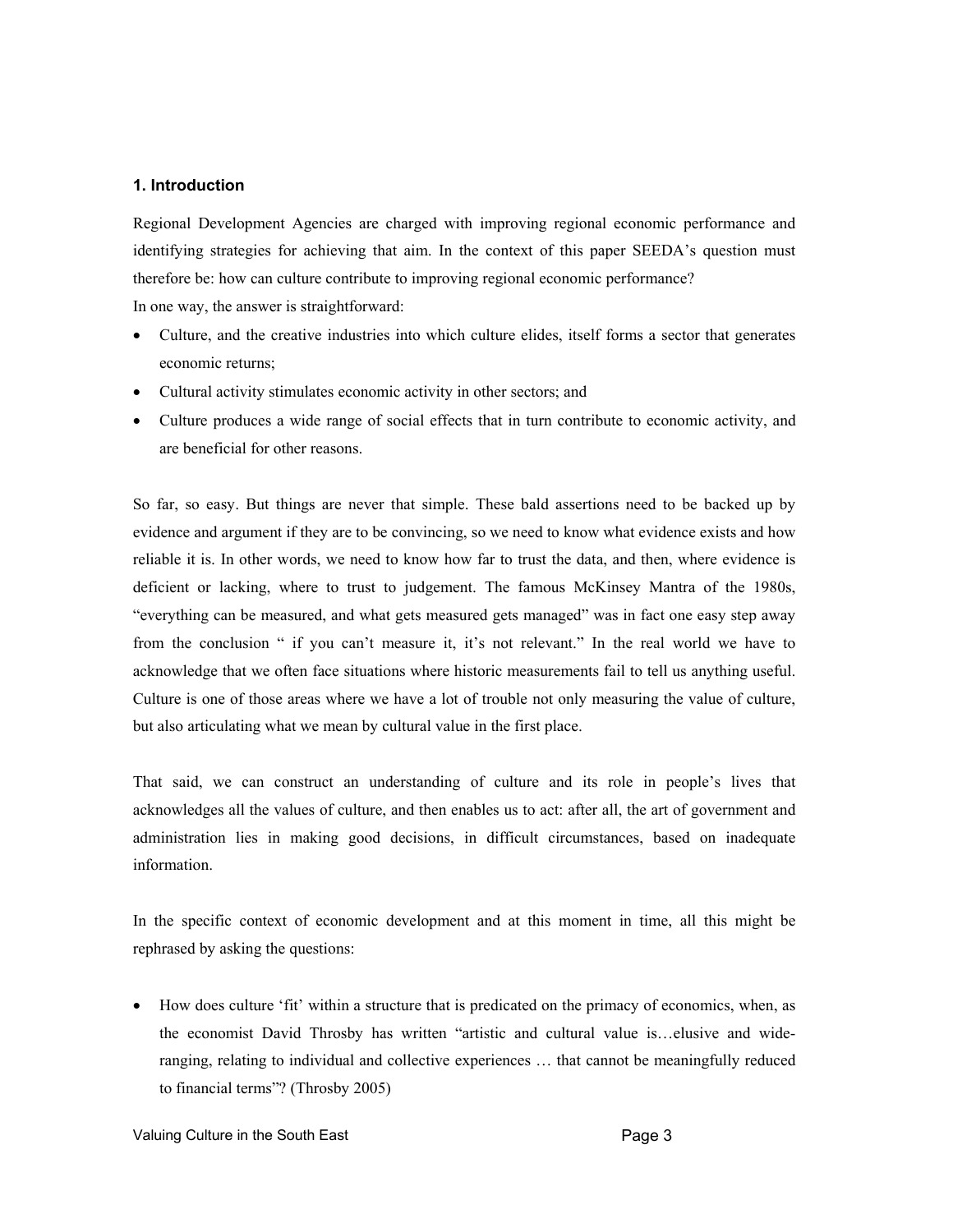- How can the structural pieces of the jigsaw be made to fit together, and how can partnerships work to best effect among the various interested parties in the region, such as Local Authorities, SEEDA, the cultural agencies and the Learning and Skills Agency? How can agendas, strategies and reporting requirements at local, regional and central levels be meshed together?
- How can the region's resources (which include knowledge, networks, influence and power as well as money) best be used to nurture culture in the region in the pursuit of SEEDA's aims?
- Are there particular opportunities for the region stemming from the success of London's bid for the Olympics in 2012? Clearly, the Games will act as a stimulus for sport, culture (in its narrower sense) and tourism, but how should the region position itself?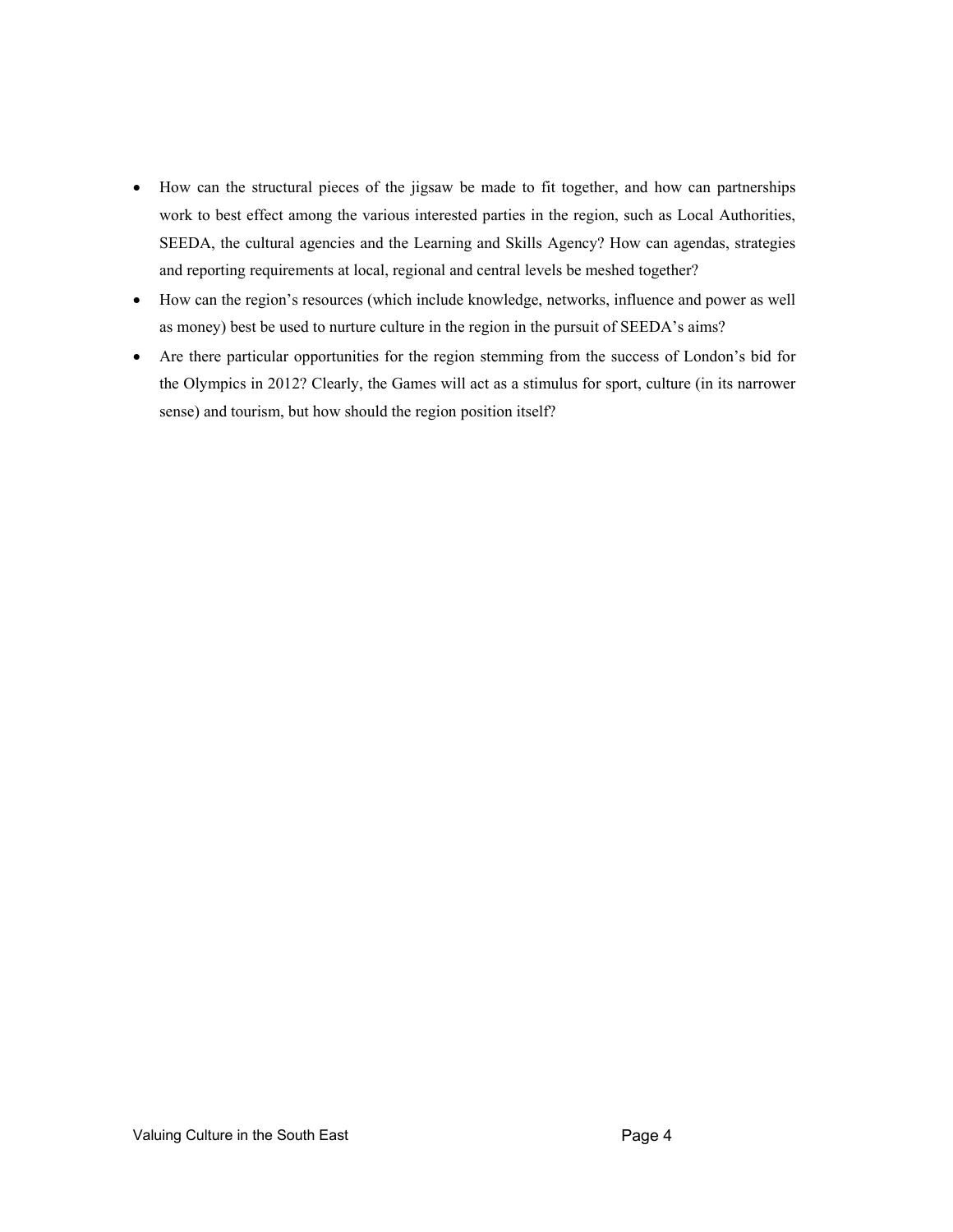#### **2. Grasping the nettles**

In trying to understand the role of culture in the regional economy and in people's lives we face a series of intellectual problems because we are dealing with multiple slippery things:

• We have no easy definition of culture, nor of the 'cultural and creative industries'. The DCMS website clearly states that "There is no official government definition of 'culture'". In practice definitions are used by policymakers such as DCMS and SEEDA, but the definitions flow from administrative convenience and do not accord with an everyday understanding and experience of the term. For example DPA's comprehensive study of the economic impact of the creative and cultural industries for South East England acknowledges that "the definition of CCIs used for this study is exceptionally broad" including, as it does, "Advertising; architecture; archives; the arts and antiques market; countryside recreation; crafts; design; designer fashion; digital media; film and video; historic sites, buildings and houses; interactive leisure software; libraries, information and knowledge management; museums; music; performing arts; publishing; software and computer services; sports; tourism; television and radio." (DPA 2002.8) This particular definition leaves out faith, which the DCMS on the other hand says is one of the things that culture is 'about'.

Who on the High Street or in Tesco would think that sport or tourism came under the heading 'culture', or that antique dealing was a 'creative industry'? Efforts have begun at various levels, from UNESCO, to the European Union, to the Department for Culture, Media and Sport (DCMS) to tackle this issue, and progress is being made, but as the DCMS's Evidence Toolkit insists: " There are no shared definitions, systems and methodologies" (DCMS 2004.1).

In this paper I shall, of course, have in mind the definition used in the last RES, and my use of the word 'culture' should be taken to include sport and tourism.

There is another intellectual muddle, the absence of a match between those whom we think of as creative people and the official definition of the creative industries. Individual working artists are excluded from the creative industries (they are too difficult to count, therefore they don't count), whereas everyone working at Microsoft in Reading is, apparently, creative. And when we get to the American economist Richard Florida's notion of 'the creative class' we find it includes lawyers, scientists and other people doing 'brainwork', because of course creativity is found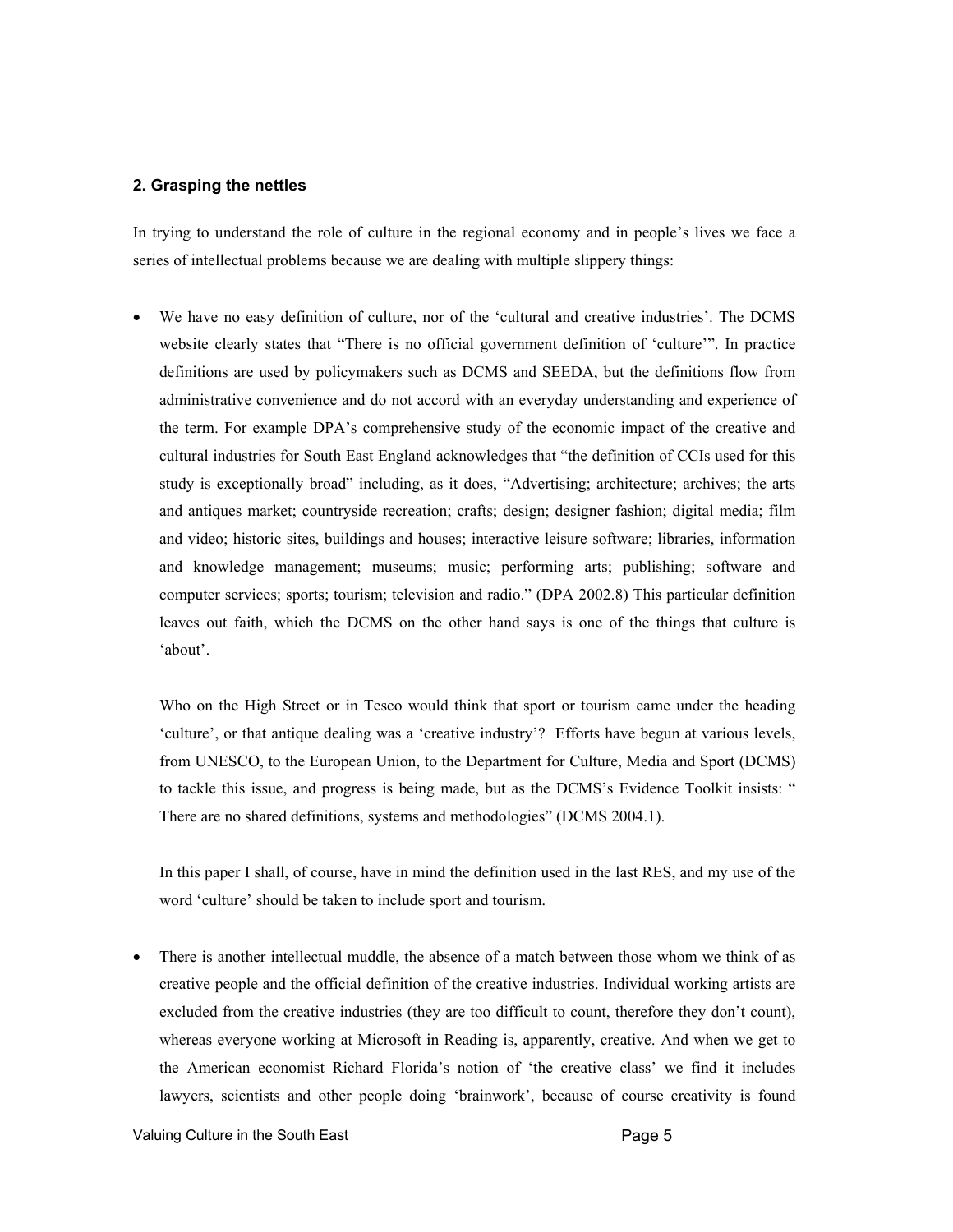everywhere, and innovation is a driver throughout the whole economy and not just in 'the cultural and creative industries' (Florida 2002).

- The evidence for decision-making is problematic, inadequate, insufficient, and incapable of expressing the many dimensions of culture. One issue is that, as the DCMS acknowledges, " The complex, fragmented and fluid nature of this sector make them (sic) difficult to measure using conventional statistical sources and techniques" (DCMS 2004.1). Another is that, as Kate Oakley's 2004 report for SEEDA pointed out, " much research work is thinly-disguised advocacy and lacks the rigour that is necessary for evidence-based policy making. This is not to say that claims made are untrue, simply that they are not supported by sufficient evidence" (Oakley 2004. 2). The cultural statistician Professor Sara Selwood goes further and states that " Until the collection and analysis is carried out more accurately and objectively, and until the evidence gathered is used more constructively, it could be argued that much data gathering in the cultural sector has been a spurious exercise" (Selwood 2002).
- A note of caution should be sounded here. Although the evidence about culture and its effects is far from perfect, we should not set the bar too high. It has to be acknowledged that in all areas of policymaking, decisions are based on poor evidence. How else to explain that project cost overruns in the Ministry of Defence are more than seven times the annual grant to the Arts Council?
- At the same time as having difficulty in establishing the validity of the evidence, we also have to recognise that the language used where culture and social policy meet is maddeningly obscure, riddled with jargon, not understood by some of the people who use it, and not understood by the public at all. Terms such as social inclusion, diversity, quality of life, health, well-being and community safety sometimes have technical meanings, sometimes not, but in any event the meanings are not widely shared. There is a huge disconnect between the public's idea of culture and what it is for, and the way that government talks about it.

We have to recognise these issues as realities that cannot be solved in advance of decision-making about where to invest our energies and where to target public money – it will take time to create a coherent system of definition and measurement, and to reconnect the language of administration with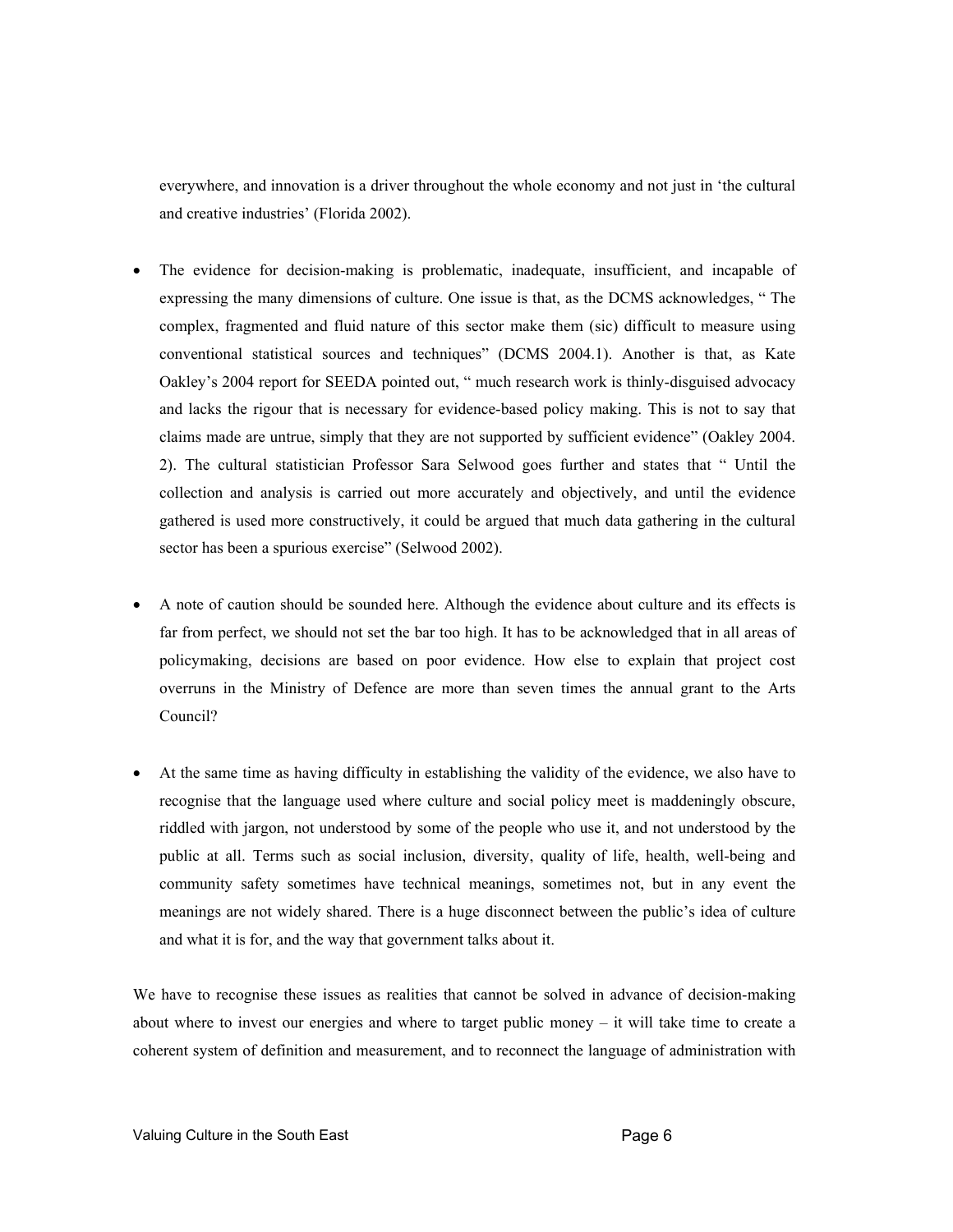the experience of everyday life. But when we speak of culture, are we not also speaking of everyday life?

So much for the problems. There are things that we do know, that provide us with an adequate basis for decisions; and there are areas where reasonable inferences can be made. We have to be pragmatic and, in fact, SEEDA has taken an approach that should be applauded, when it recognises that the cultural sector, including the creative industries, in many ways forms a continuum – not least in the flow of ideas and inspiration from the art and heritage areas into industry supply chains – and that the distinction between them is somewhat arbitrary.

This paper will set out where the region's economic objectives and culture's strengths cohere, and then suggest where and how the review of the RES can best interact with culture. But before addressing those issues, it will be helpful if we have a shared conceptual framework that both illuminates the value and utility of culture, and explains the context in which culture operates.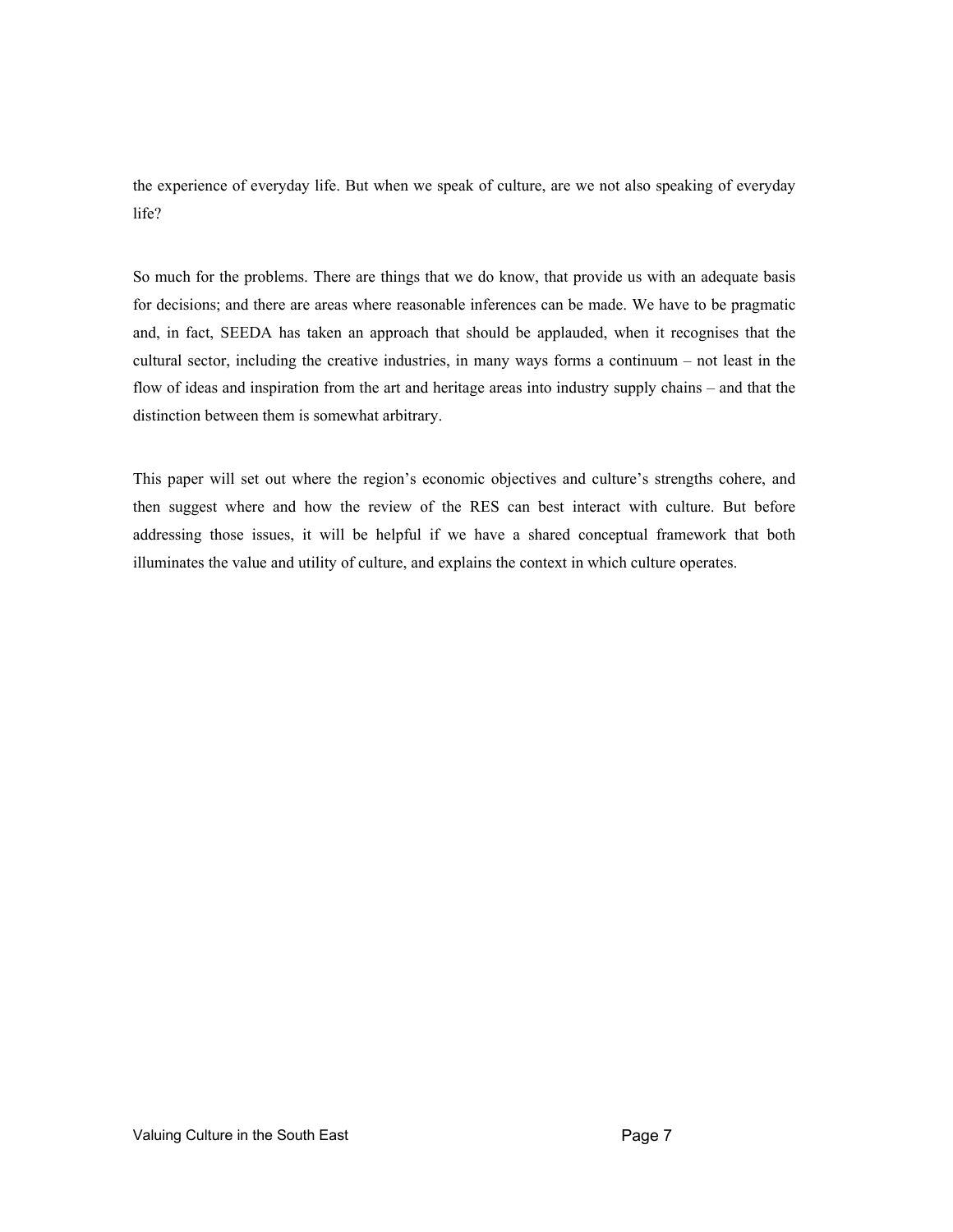## **3. Cultural Value: a simple conceptual framework**

Cultural value consists of three elements:

## *3.1 Instrumental Values*

Instrumental values relate to the "knock-on" effects of culture. Instrumental value might, for example, be reflected in the amount of local employment created by tourist visits to a newly constructed gallery - such as the Turner Centre in Margate - or in declining rates of obesity due to active engagement in sport, or the exam results of pupils participating in an educational music project.

This kind of value tends to be captured in "impact" or "outcome" studies that document the economic and/or social significance of investing in culture, and is often, but not always, expressed in figures. Since 1979, when Margaret Thatcher asserted that culture should be the handmaiden of the economy, through to the social agenda of New Labour, instrumental values have overwhelmingly dominated the cultural funding system. Local Authorities are particularly keen on justifying cultural spending by referring solely to culture's instrumental effects – an important fact for SEEDA. Indeed, the document that explains how Arts Council England and Local Authorities will work together says that they will have four priorities:

- 1) The creative economy
- 2) Healthy communities
- 3) Vital neighbourhoods (which means regeneration)
- 4) Engaging Young people (which means learning and the curriculum)

Note the absence of any reference to art or culture.

## *3.2 Intrinsic Value*

Intrinsic values are the set of values that relate to the subjective experience of culture intellectually, emotionally and spiritually. They apply as much to sport as to the arts. It is this value that people refer to when they say "I like this. It makes me feel good", or " This tells me who I am".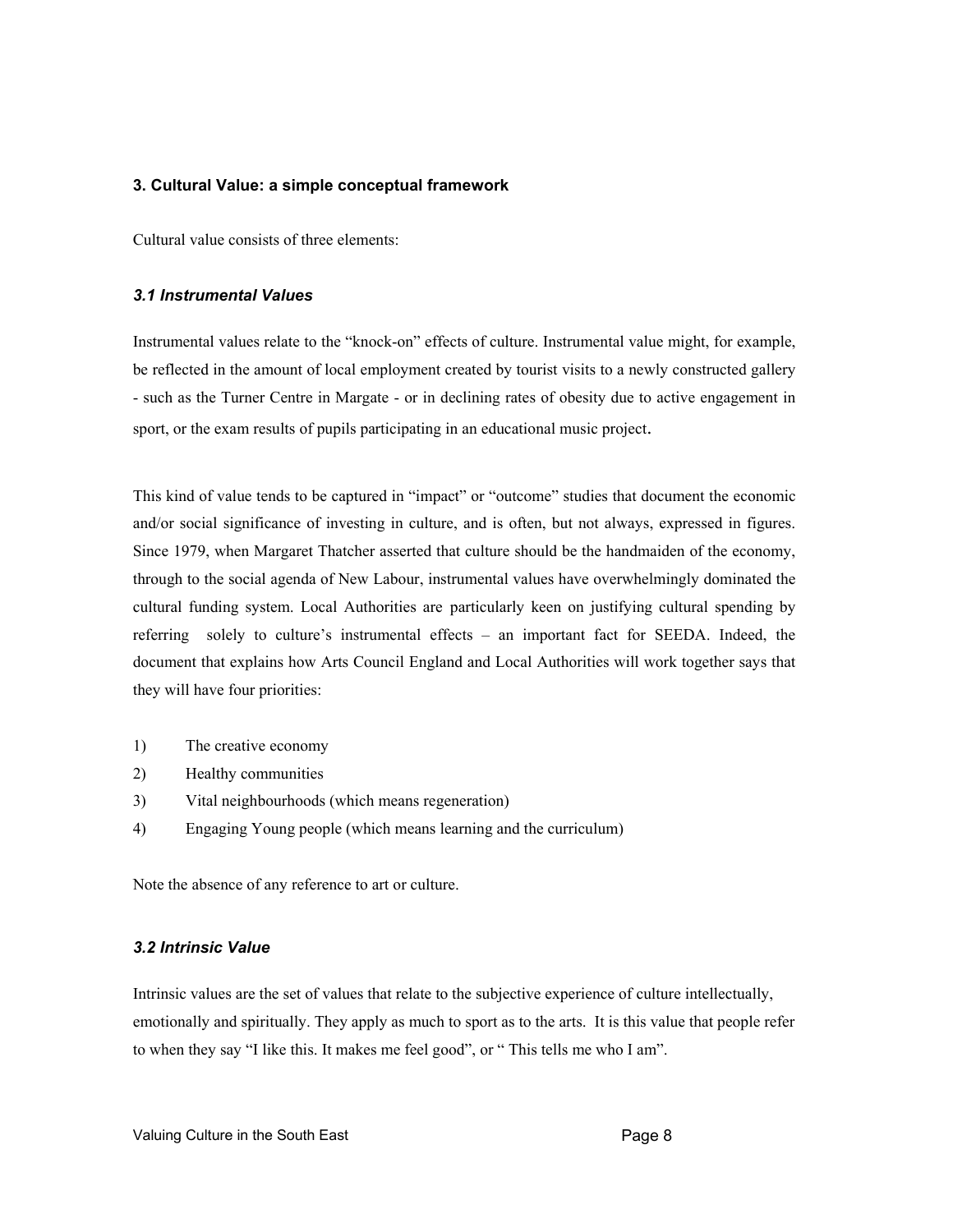These kinds of values can be captured in personal testimony, qualitative assessments, anecdotes, case studies and critical reviews. In the past twenty-five years we have found it difficult to talk about these values without embarrassment. Aesthetic questions have become confused with issues of class, privilege and power. Assertions about beauty and truth for example, immediately beg the question ' who is to say what's beautiful?' Even uttering the word 'culture' prompts the response 'whose culture?' Not surprisingly, given the difficulties imposed by post-modern relativism and media accusations of elitism, intrinsic values have been driven underground in politics - that is until recently. In her 2004 essay Government and the Value of Culture, the Secretary of State for Culture Tessa Jowell made a plea to reassert the value that culture has 'in and of itself', and the discussion of intrinsic values is now being taken seriously again (see Holden 2004, and Rand 2005).

## *3.3 Institutional Value*

Institutional value relates to the processes and actions that cultural organisations adopt when they interact with the public. Institutional value is created (or destroyed) by how these organisations engage with their public and indeed with their own employees; it flows from their working practices and attitudes, and is rooted in their moral values. This concern for the public - putting the public first goes beyond ideas of customer care and marketing, because it is not motivated simply by profit. Institutional value manifests itself in the generation of social capital by creating trust in the public realm, safety in public spaces (physical and conceptual), and sociability among citizens. Institutional value is evidenced in feedback from the public, partners and people working closely with the organisations in question. The idea of institutional value is relatively new. It relates to, but is not the same as, the notion of Public Value adopted by the BBC.

This first triangle, then, shows the three ways in which Cultural Value is generated: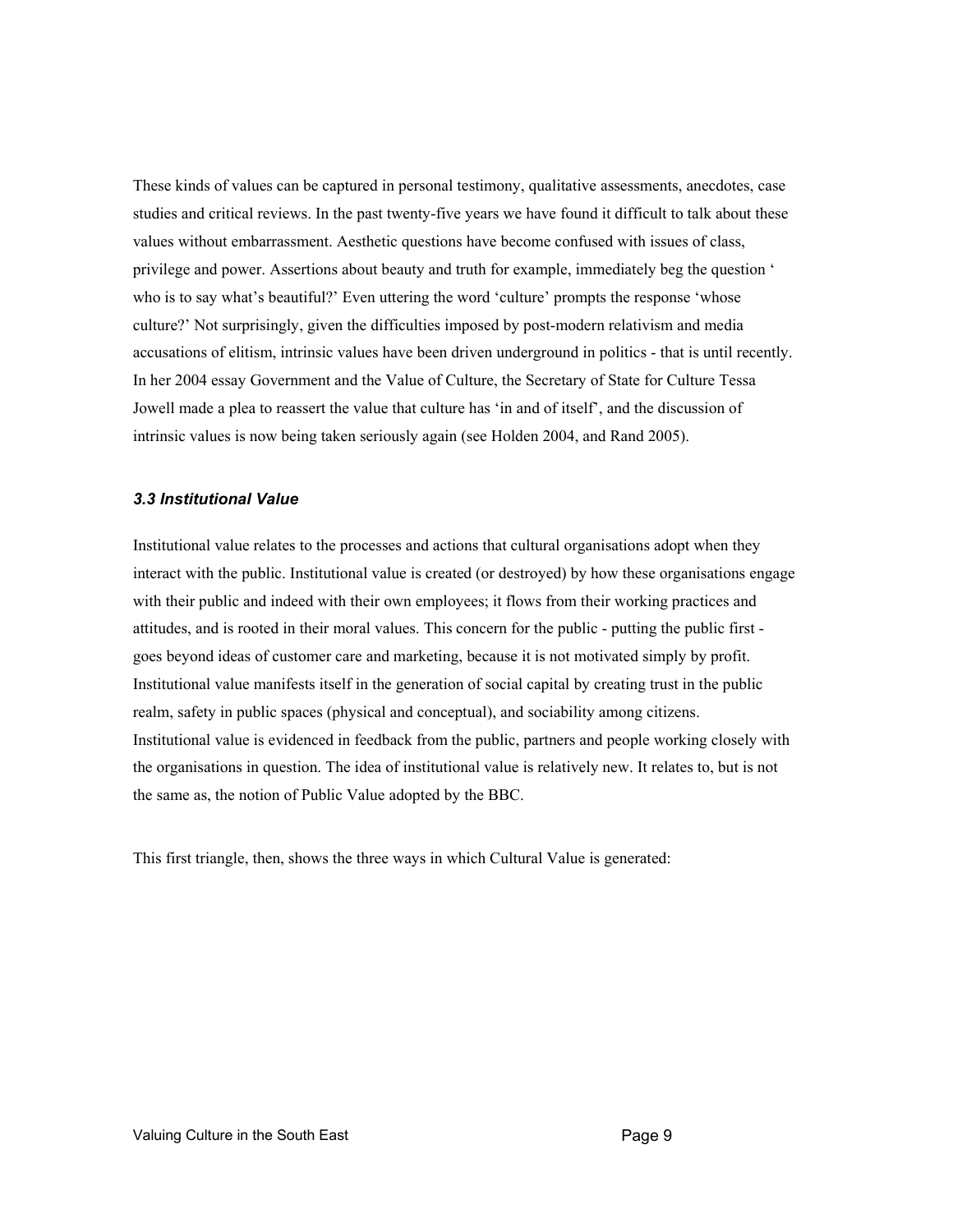

A second triangle sets out the relationship of the three parties involved in the cultural cycle:



The settlement about funded culture, put simply, operates like this:

- The public vote for politicians;
- The politicians decide the legal and policy framework in which culture operates, and, crucially, determine the financial resources that they are prepared to commit;
- The professionals (on both sides of the funding equation, either as administrators or on the front line) do their work, which culminates in an offer to the public for consumption.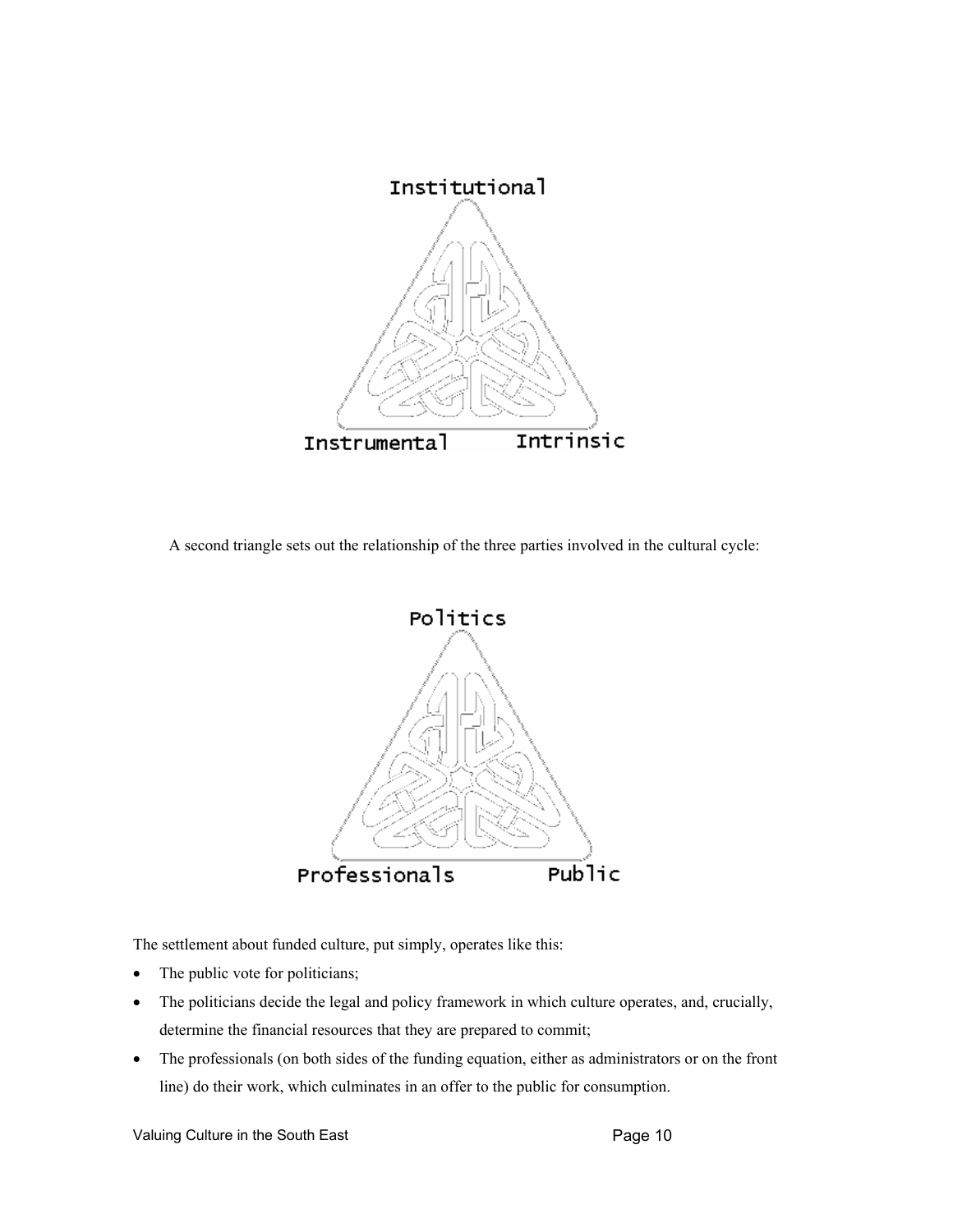This model worked well when people voted for Harold Macmillan, he gave money to the National Gallery, and Kenneth Clark was on hand to tell the nation which pictures were beautiful. But that no longer holds: we need to look at the changing nature of the attitudes and roles of public, politicians and professionals, and at the changed relationships between them. When looking at culture, each pairing of that triangular relationship is marked by a dialogue that is either absent or dysfunctional.

How then, are these relationships changing? The professionals of the future will find a public that is more participative and more demanding: the public will have the technology, the levels of education, the means of communication, and the will to create new cultures. Their increasing presence as actors and not just as audiences may raise the level of respect for professional standards of quality. The new class of pro/ams will increasingly challenge the distinction that government makes between professionals and amateurs. They will have a thirst for learning, and greater confidence in making demands. Education and increasing cultural socialisation will mean greater participation in all forms of culture (Hewison and Holden 2004).

Culture will become more important to the public. In the C20th we got a sense of worth through work, with culture as an entertainment, and as compensation for work. In the C21st we get a sense of worth through our cultural identity. We need culture more and more to make sense of our lives; that in turn means that the risk of cultural participation is not just financial, it's also a risk of self-esteem and selfdefinition. Gordon Brown thinks that creativity is one of the most fundamental markers of our national identity, "at the heart of British qualities" (Brown 2004).

In the future there will be more elision between the public and the private. The new brand of social entrepreneurs operating in the cultural world want to make money as well as to pursue other, equally important, aims. They do not see why they should be hampered by the funding system's insistence on charitable, not-for-profit status, and this presents a challenge to our conventional approach to culture.

Professionals in the cultural sector often seem to see their paymaster as their source of legitimacy, rather than the public. Culture then gets stuck in a 'service agent' mode, delivering 'benefits' for a funder instead of creating value that is recognised by the public. In place of being responsible for the delivery of culture, in future, funding bodies will be enablers, with responsibility for encouraging public participation in culture, and expression through culture, thereby strengthening the public realm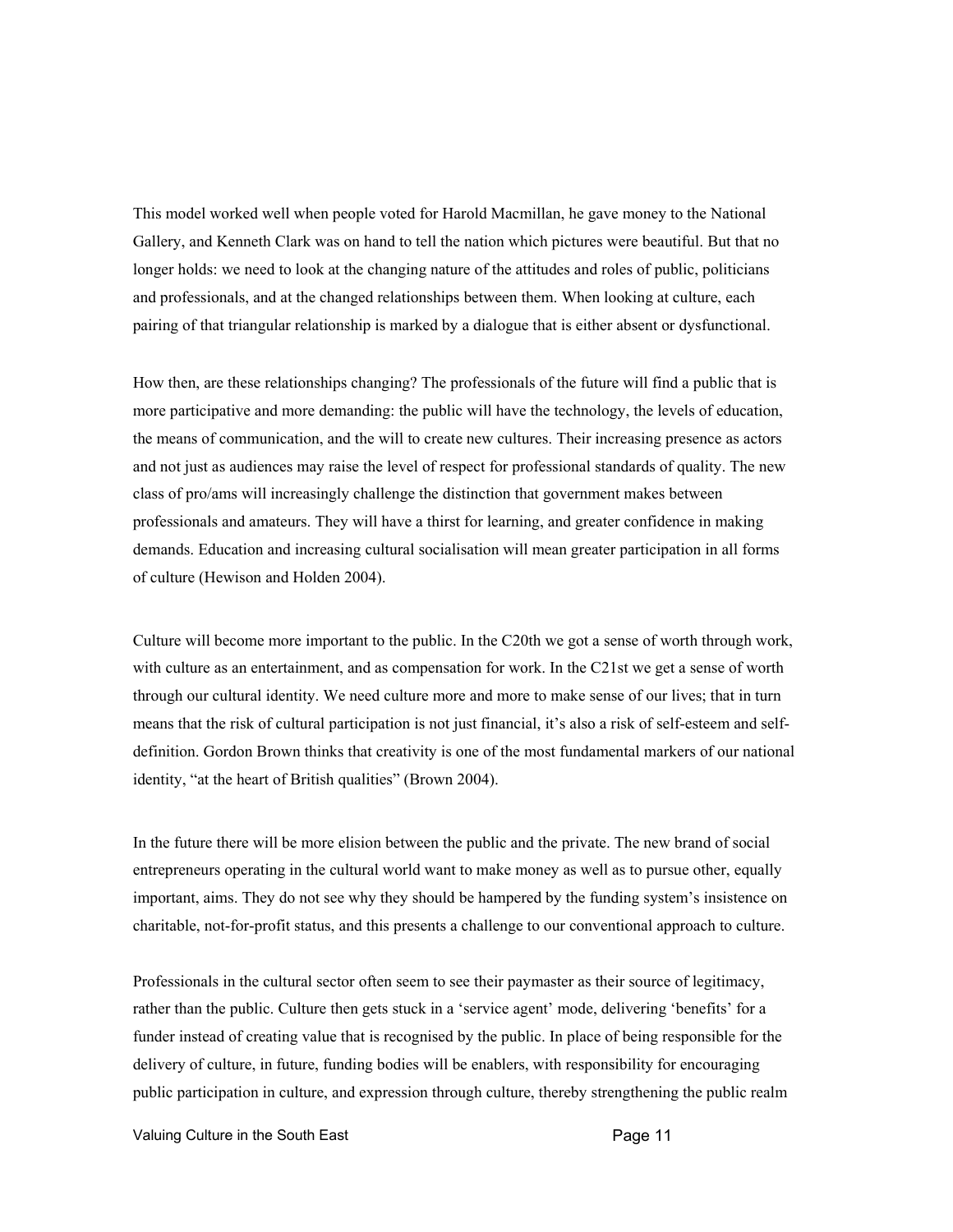and society. At present, the system of public funding is saddled with a history and language of dependency and patronage. In the future, cultural professionals will need to engage in a greater dialogue with the public.

As for politicians and administrators, they will come to realise that what the public cares about in culture is the intrinsic value that culture provides. The public does not associate culture with the instrumental agenda that the politicians have focussed on. Although the public may care very much about crime reduction and education, they do not see what their local swimming pool or museum has to do with all that. The official language and policy framework for culture is completely at odds with the everyday understanding of the word.

Politicians and administrators will also have to resolve the tension between the demands of different funding streams at different political levels: supranational, national, regional, and local.

Combining the two triangles would give the RES a framework with which to understand where it can act to generate the types of value that it seeks to promote, because they open up discussion about the values that need to be taken into consideration, and how the interests of the various parties interact. The RES has a direct interest in the creation of instrumental value; particularly economic prosperity and the things that underpin it such as learning and social capital. It should be interested in intrinsic values and the quality of culture because that is what the public cares about (apart from the fact that such public sentiments then in turn feed into the economic agenda). And it should be interested in institutional value: in the cultural infrastructure and in the way that cultural organisations carry through their public purposes to construct the public realm and generate social capital.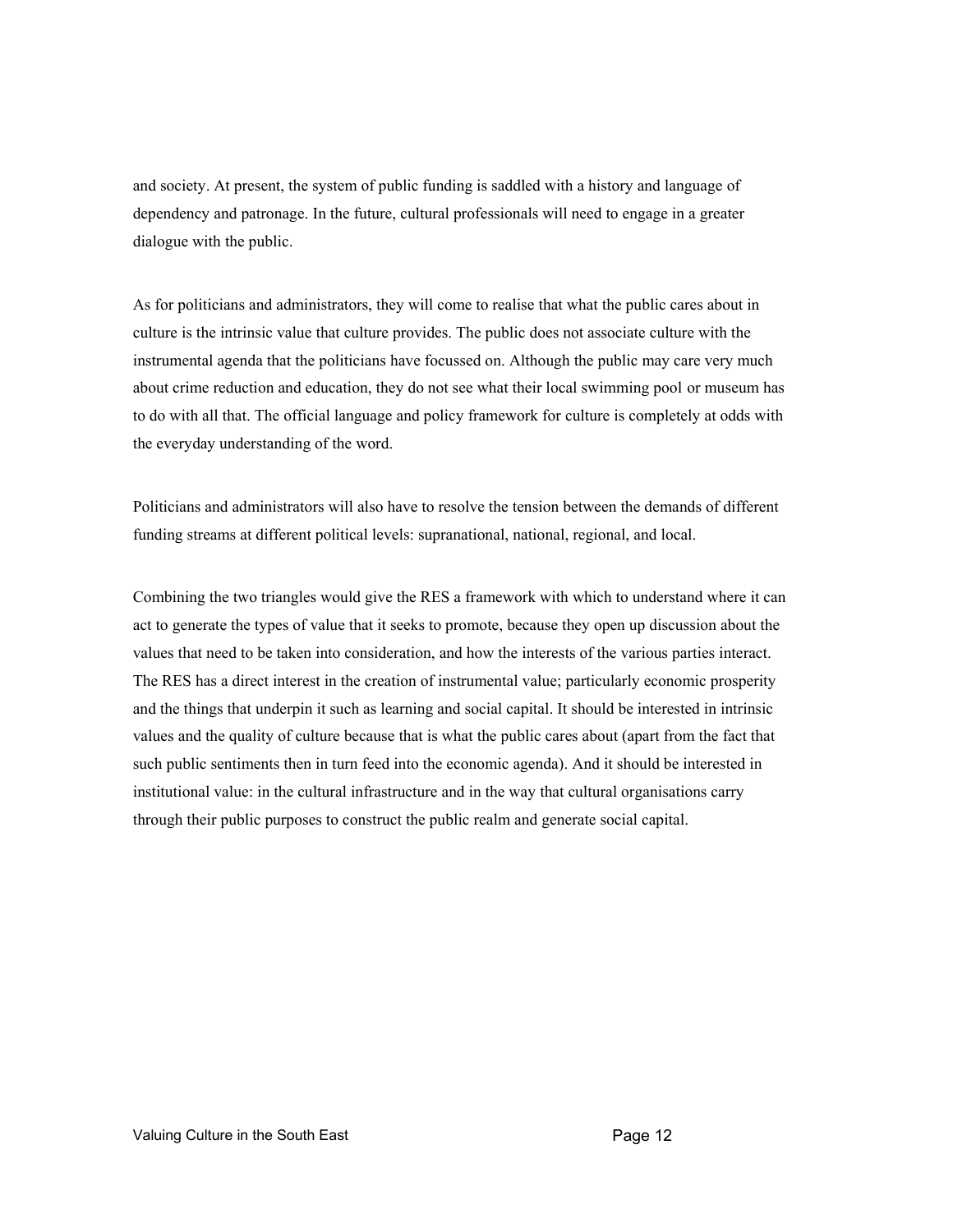#### **4. What do we think we know?**

Before looking at policy prescriptions and how the region might approach the question of culture, we need to look at the context in which it is operating and try to determine what we think we know, so that we are basing policy on solid foundations.

#### *4.1 The macro-economic picture*

In 2001 Chris Smith, then Secretary of State for Culture, wrote that "The most successful economies and societies in the twenty-first century will be the creative ones. Creativity will make the difference – to businesses seeking a competitive edge, to societies looking for new ways to tackle issues and improve quality of life" (DCMS, 2001). There is not enough space here to interrogate this assertion in any depth. There has no doubt been some froth and hype around the creative industries agenda, and the easy assumption that more culture equals more creativity equals more prosperity has been questioned recently in James Heartfield's pamphlet The Creativity Gap (Heartfield 2005). But even accepting that rhetoric has sometimes moved ahead of reality, there is an increasing body of evidence showing that, as Will Hutton told SEEDA recently, " Innovation and investment in R&D are the drivers of economic growth".

In a recent speech, James Purnell, Minister for the Creative Industries, returned to the theme saying that the creative industries have "contributed to a quiet revolution in the shape of our economy…(and) over the last decade have grown twice as fast as the overall economy. Today they employ 2 million people and account for a twelfth of our economy, more than in any other country" (Purnell 2005). The most extensive economic study on the growth of the creative economy in the U.S., reaches the same conclusion: that competitive advantage exists, and thus wealth is created fastest, where knowledge is applied to find innovative solutions to problems (Florida 2002).

#### *4.2 The importance of culture and the creative industries in the South East*

The global picture of the importance of creativity to economic success impacts at regional level. The CCIs are of fundamental importance to South East England, employing 560,000 people, or 13.2% of the regional workforce; growing at a swifter rate than other sectors of the economy; with growth outstripping other English regions; producing an annual turnover of £46.5bn (DPA 2002. 19-20). The sector as a whole is characterised by high levels of self-employment, and a workforce that is better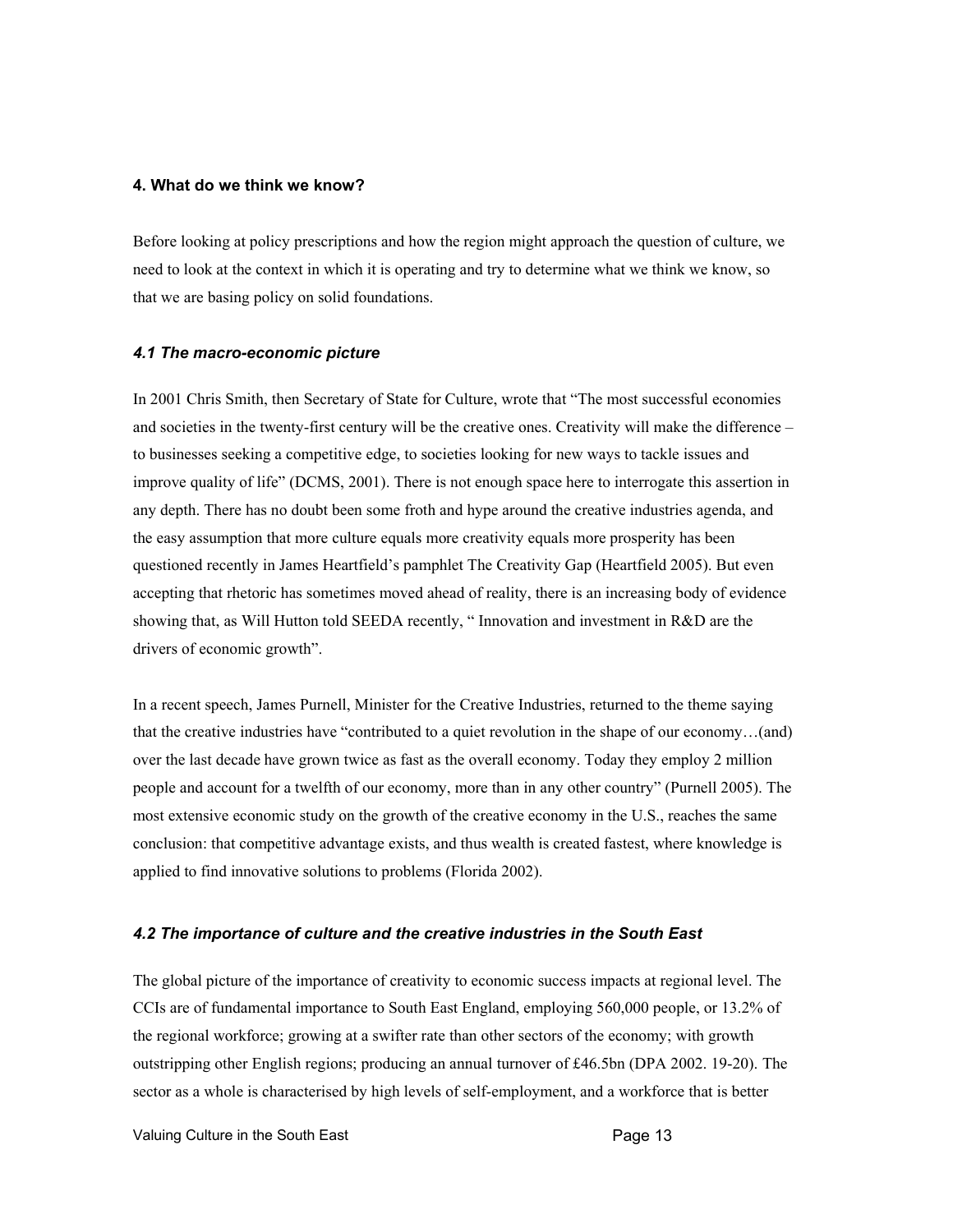educated and better rewarded than the regional average (DPA 2002. 28): "All the available evidence points towards the creative industries being of paramount importance to the South East and the South East being the region, outside London, where they flourish more than any other" (SEEDA, 2005.1). The creative economy, however problematic in definition, is a significant success story for the South East region, and one that is likely to be of increasing importance, with the region in a flagship role: hence the Regional Assembly's comment that "culture and creativity should have a higher, and perhaps a defining, profile in the 'regional brand'" (The Regional Assembly 2003 3.20).

## *4.5 The wider benefits of culture*

There has been much debate about the wider benefits that investment in culture brings, culminating in John Carey's recent book *What Good Are The Arts?* (Carey 2005). Yet with all the caveats, there *are* areas where the evidence for the instrumental benefits of culture is strong. The detailed supporting evidence is given in Oakley 2004 and SEEDA 2005 (2), but in brief summary these are:

- Employment and Regeneration. Lord Puttnam spoke passionately and convincingly in the House of Lords in June this year about the culture-led regeneration of the North East. The cultural content of regeneration in Slough, Chatham, Hastings and Bexhill provides examples closer to home. Yet the Regional Assembly's Select Committee report on Culture and Regeneration (dated April 2003, and so possibly out of date) noted that "appreciation of the role of culture in regeneration in not thought to be sufficiently mainstreamed in the RDA" (The Regional Assembly 2003. 3.2).
- Socially excluded young people: sport, film, music and drama provide the easiest ways to engage with them, and provide opportunities for learning.
- Socially excluded older people: archives, oral history, museums reach out to them.
- Identifying with the wider community: culture creates shared social space, with all the implications for conviviality, health, well-being, and safety that that implies.
- As the Strategy Unit says, "the benefits of physical activity on health are clear, well evidenced and widely accepted. 30 minutes of moderate activity five times a week can help to reduce the risk of cardiovascular diseases, some cancers, strokes and obesity" (Strategy Unit 2005)
- Learning. As Oakley says "there is clear evidence that… early intervention and promotion of cultural participation at school and pre-school can influence basic skills and literacy acquisition"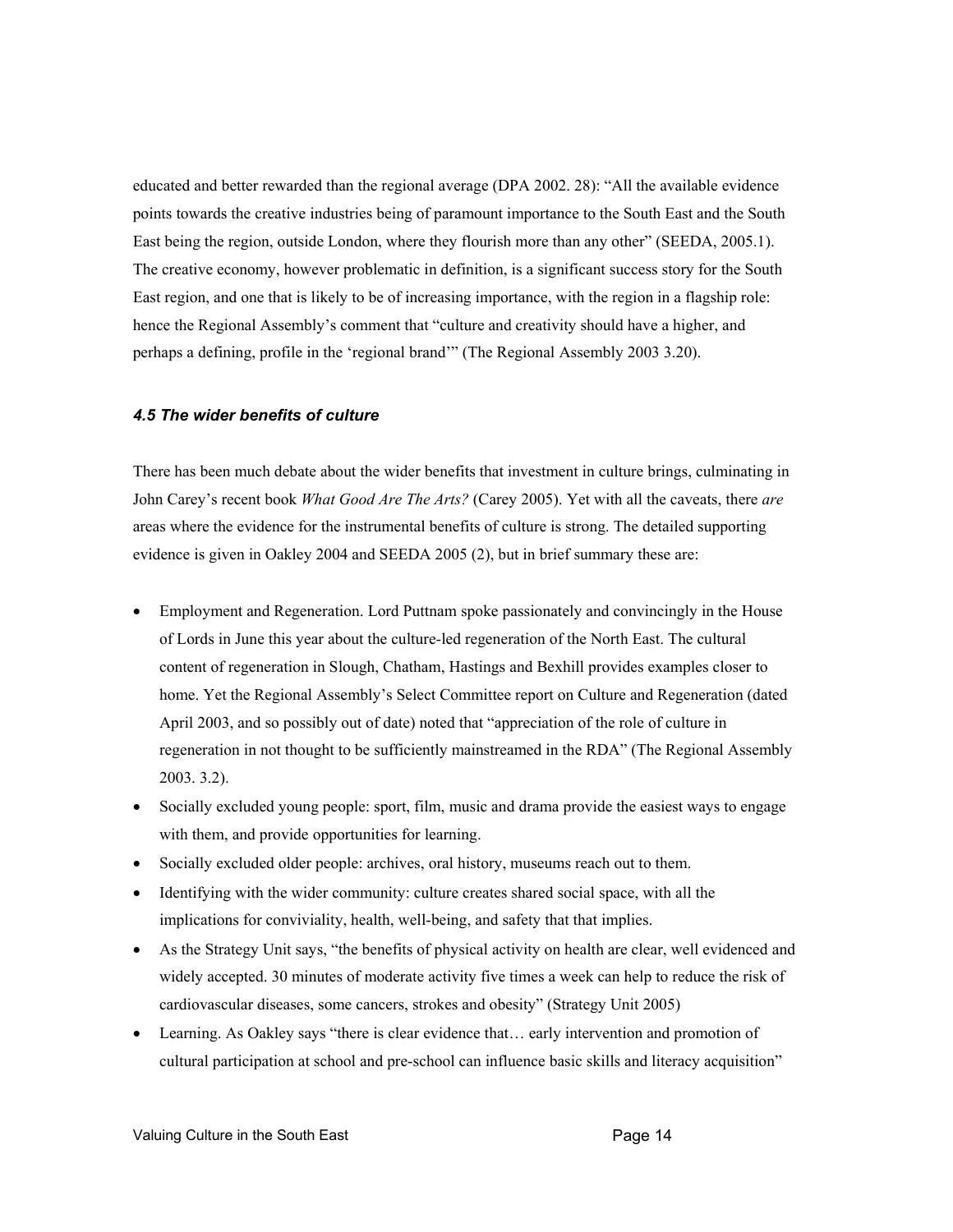(Oakley 2004. 2, also 16 passim). This was confirmed in the recent U.S Rand report, the most extensive investigation into the effects of culture ever undertaken. (Rand 2005)

#### *4.6 The characteristics of culture in the South East*

The South East has a range of cultural and environmental assets of very high quality that define the region's character and are the foundation of its ability to grow in a sustainable way. The region is rich (though not uniformly or equally rich at a sub-regional level) in every type of cultural facility, from sports grounds to historic landscapes, from music festivals to film archives. (see SEECC 2001). The region also has creative industry hot-spots, though with different industries clustered in different places. Both the cultural and creative sectors are well-positioned for international, particularly crosschannel collaborations.

That said, culture in the South East is fragmented and unplanned. It is not, like many other English regions, dominated by one large metropolitan area with a major controlling local authority. Instead, cultural provision is spread across multiple Local Authorities responding to very local needs. Parts of the cultural world are self-organising and spontaneous: museums, festivals and sports clubs are often started by interest groups and we are likely to see a much more democratic model of culture as we get a more participative and empowered public. Therefore we can expect a more unplanned and organic culture. But at another level, the policy priority is to keep transport and travel to a minimum, and to create a regional cultural infrastructure so that there is sensible public provision avoiding competition for audiences and public funding.

## *4.7 We know the creative industries are important, but what is the connection between culture and creativity?*

The connections between culture and creativity are manifold. At the most fundamental level, deeprooted cultural forms are reflected in modern day economic strengths: Japan and miniaturisation, the U.K. and language, Italy and design.

- A creative economy results from a creative population. In turn, creative people are characterised by their:
	- Attitudes: they are comfortable with taking risks, confident, questioning, experimental, happy with complexity and unresolved questions, and imbued with a belief in learning as an incremental process, not something that ends when formal education is complete.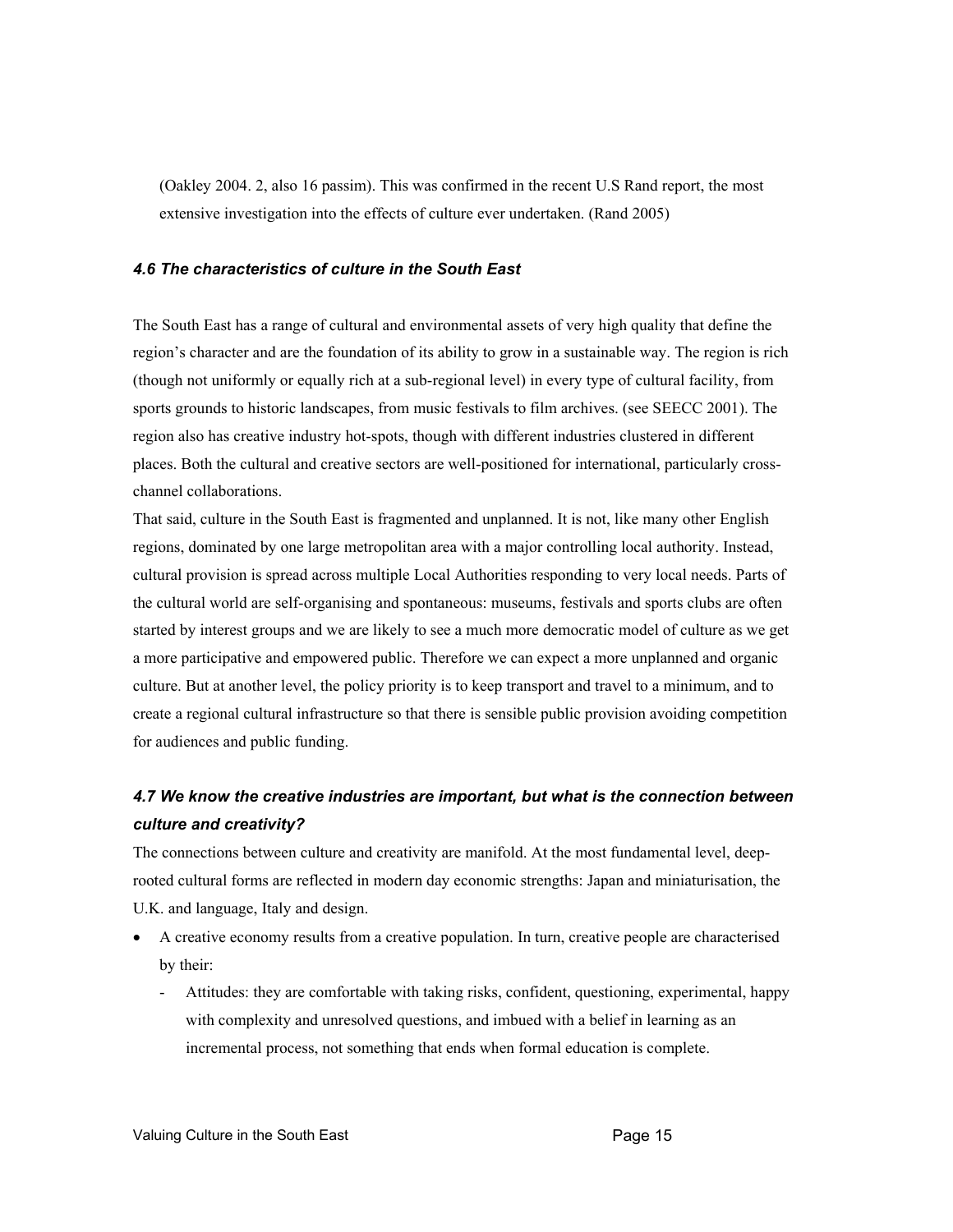- Motivations: They want to make a difference, often to make money, they derive satisfaction from the process of innovation and are persistent in pursuit of their goals. They tend to work hard.
- Knowledge: they possess knowledge content, and high-level critical skills to interrogate knowledge. They can see the transfer possibilities of knowledge from one situation to another, and perceive connections.

We will never be able to unravel the full complexities of the many ways in which culture, creativity and the economy intertwine, although one problem is obvious: the cultural and creative industries are strong in themselves but "too little of this creativity seems to spill over into British business more widely" (Cox 2005).

Looking at the listing above we can see that there is an obvious correlation between cultural production, the way that cultural creativity works, and the wider notion of creativity affecting all aspects of life. This is why the highly influential report on the arts in education All our Futures recommended "a much stronger emphasis on creative and cultural education" (NACCCE 2000), and why such ventures as Creative Partnerships are starting to show that engagement with culture is helping young people to become creative learners. One implication of this is the need to consider the development of cultural professionals as educators to meet increasing demand from schools.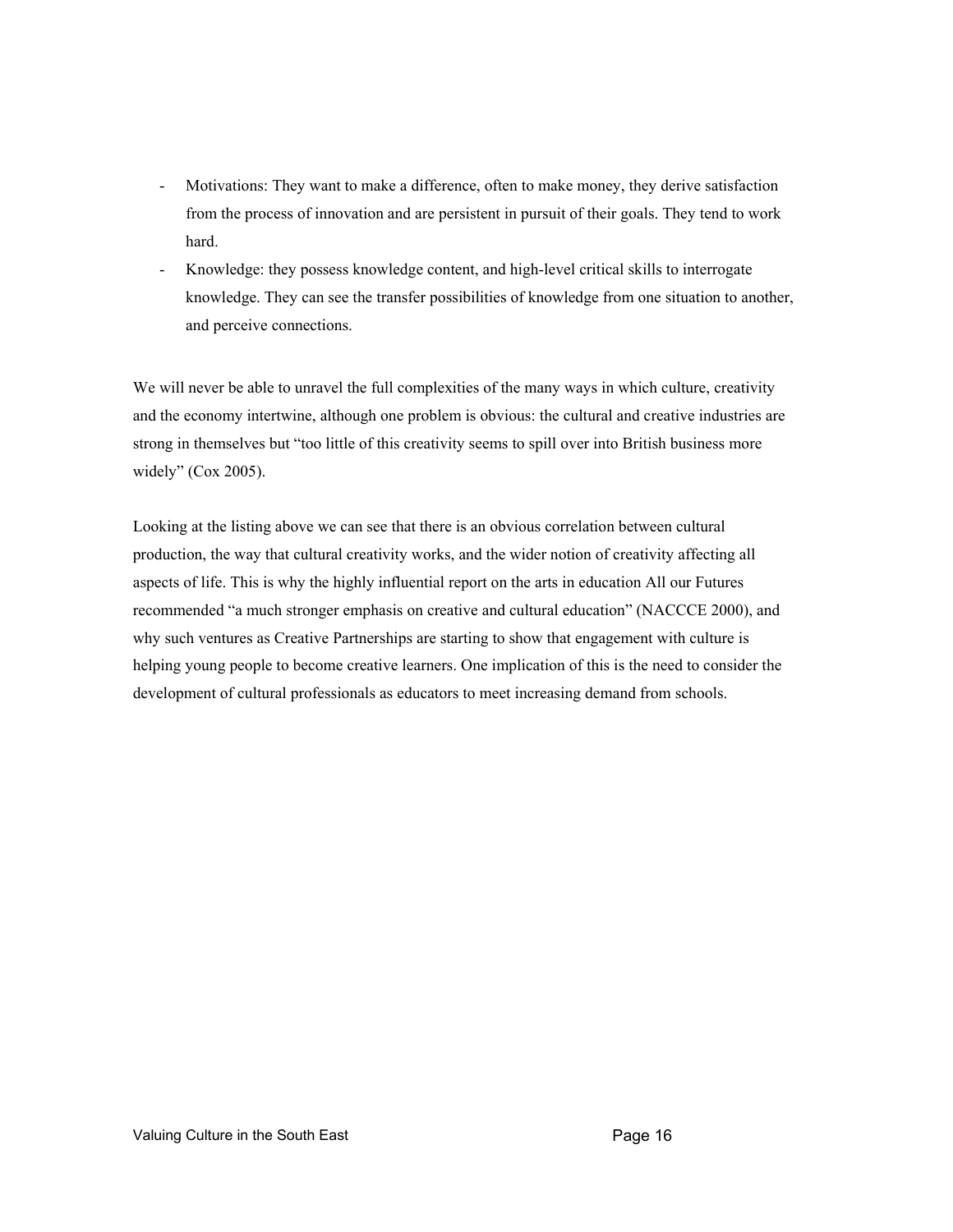#### **5. Drawing conclusions from what we know**

## *5.1 Mapping culture against the RES*

The exercise of mapping culture against the RES has been discussed in detail elsewhere (Oakley 2004), so instead of repeating what has been said there, I will offer some comments.

## *5.2 Sustainability*

"*SEEDA's overall goals are set within the context of sustainable development - a notion which implies the interaction of economic, social and environmental factors in order to build a society that is more equitable and uses natural systems in a way that protects them for future generation*s" (OAKLEY, 2004. 10).

The idea of a creative, knowledge–driven, 'smart' economy has an obvious appeal in the context of sustainability. Charlie Leadbeater, when writing about the new knowledge economy, called his book Living on Thin Air, which is presumably non-polluting (Leadbeater 2000).

The RES adopts as one priority the sustainable use of natural resources: is a cultural and creative economy a 'light' economy in terms of the use of natural resources and the generation of waste? In one sense yes, because it relies on knowledge, not on raw production (although in global terms it may simply be displacing non-sustainable practices). A prosperous and highly educated population tends to be more concerned with issues of sustainability (Seattle, California, Bavaria, all provide examples) Whilst this is tricky ground, there is reason to suppose that a knowledge-based, creative, regional economy offers a better chance of a sustainable model than the alternative industrial economy.

## *5.3 Competitive business*

"Enterprise, Growth and Innovation" are an RES priority for competitive business. Culture is part of that R&D.

In a global economy competing for a skilled workforce, culture has a crucial role to play, both in terms of developing the skills of the resident population and attracting inward migration of skills. In the regional context these are equally important. Kate Oakley rightly says that the evidence that cultural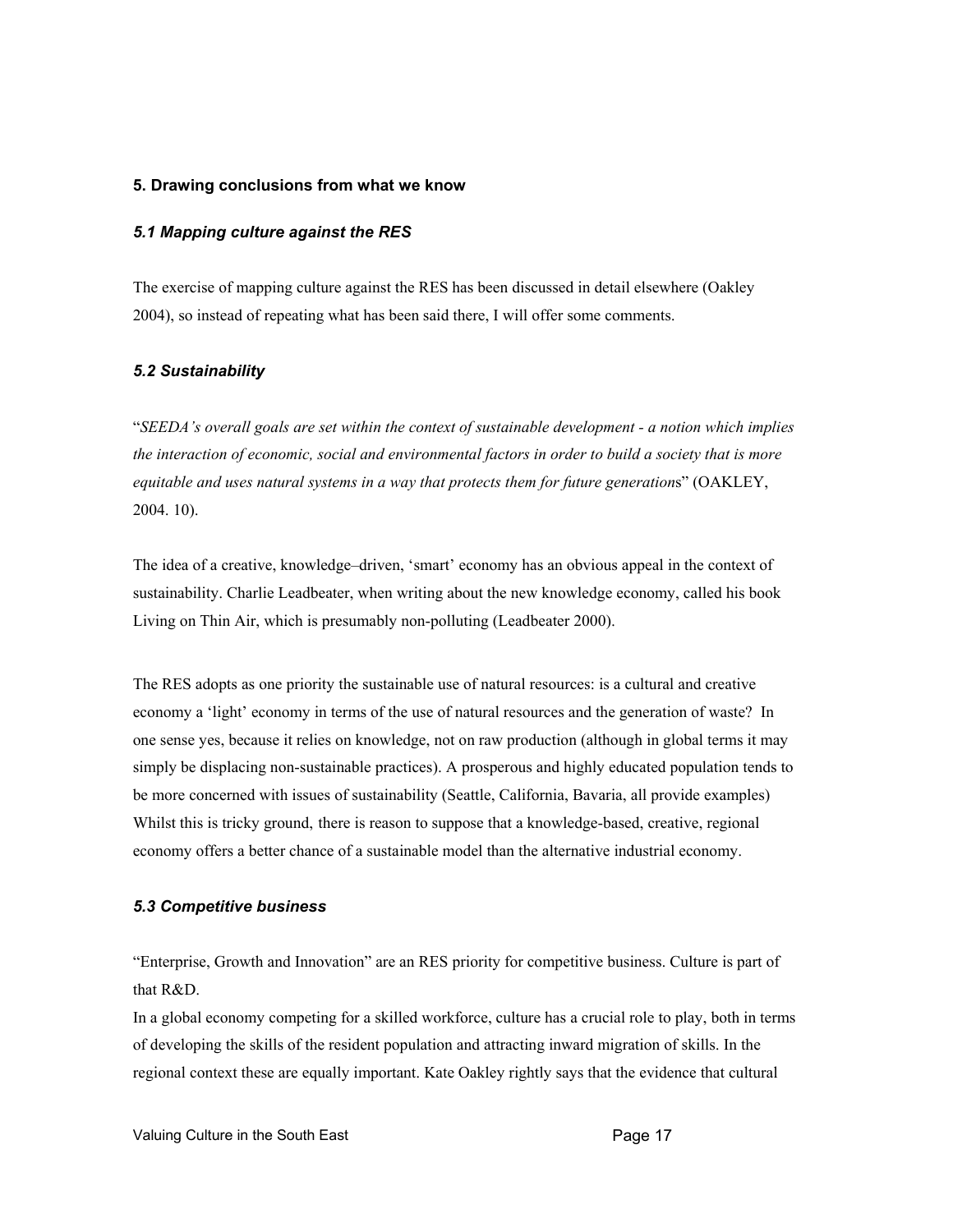investments are attractors of talent comes from the US, and she argues that because US populations are more mobile than European ones "there are dangers in simply transferring US findings to a different cultural context" (Oakley 2004. 2). Given the scale of inward migration to the South East region from within the UK, and the likelihood of more movement of people within Europe following enlargement of the EU, the idea of culture as an 'attractor' of talent needs to be taken seriously: the highly skilled, and also increasingly mobile, people who work in the creative economy are attracted to the region partly because of its cultural infrastructure.

#### *5.4 Successful people*

It is clear that a well-educated workforce correlates with a workforce that is interested in consuming culture (see Hewison and Holden 2004). In addition, the importance of learning to the creative economy has been noted, as has the fact that the cultural infrastructure supports learning. In this sense, culture can be seen as one facet of business support in a dynamic economy.

But there is a dark side to the success of the creative economy: it tends to generate greater inequalities in wealth, because as the remuneration of those in the 'creative class' rises more rapidly than those outside it the gap between them widens. Florida shows that in the US, economic inequality is highest in places that have the strongest creative economies (Florida 2004). Greater inequality destroys social capital. It should be a policy priority to make sure that opportunities exists for everyone to enter the creative classes (and culture is very important here), and also to make sure that those who are not in the creative class are not left behind.

## *5.5 Vibrant Communities*

Culture is one of the central pillars of the public realm, and it provides one of the most important ways in which people gain a sense of their own identity and their place in wider communities. Evidence shows that people who consume culture are more likely to be active in their communities (Oakley 2004. 22), and as Will Hutton says 'high levels of social capital promote trust between businesses and between employers and employees' Many parts of the cultural world are organised as social enterprises with a community focus: sports clubs and community arts centres spring readily to mind.

#### *5.6 Effective infrastructure*

Valuing Culture in the South East **Page 18**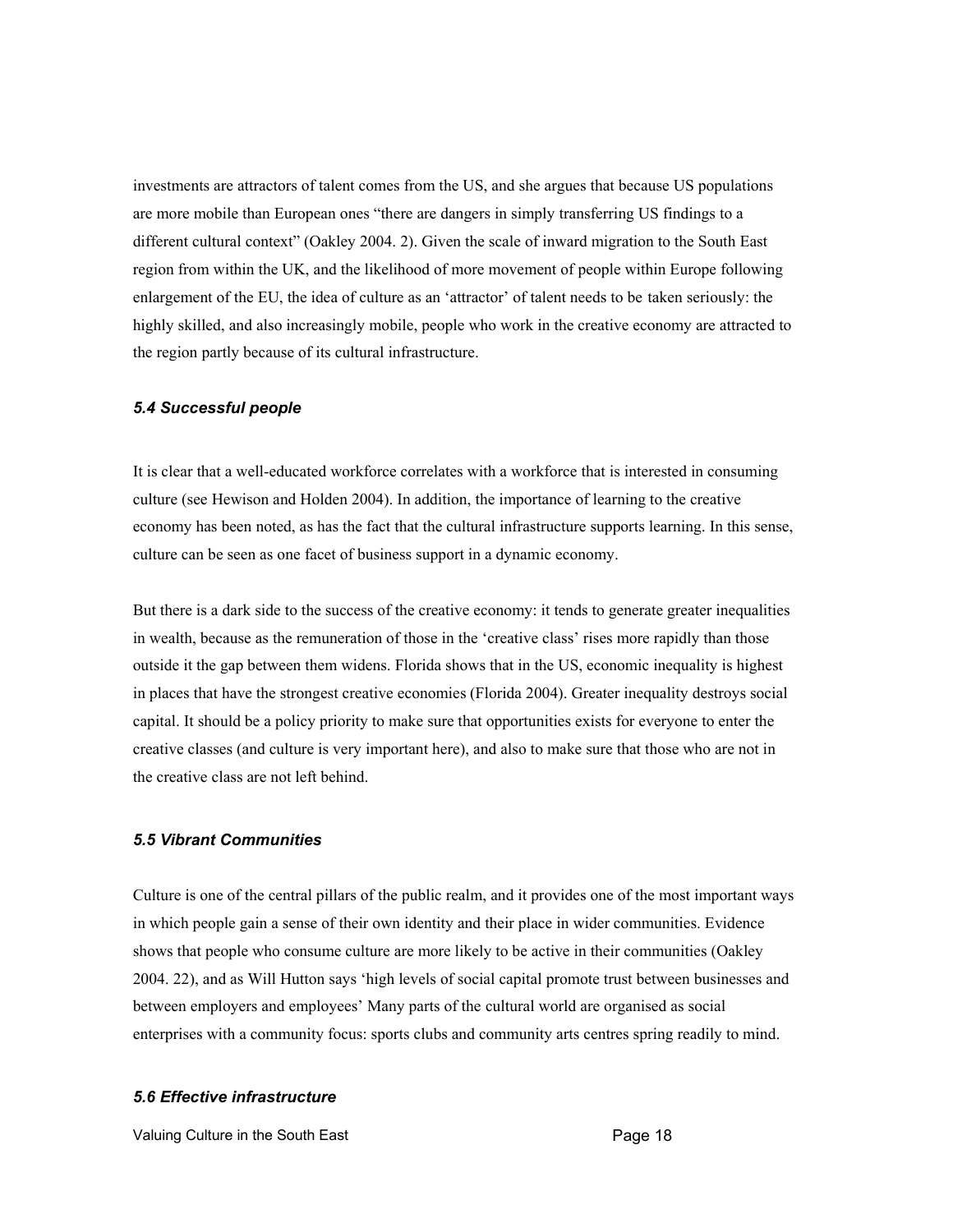The creative economy and the wider economy are founded on people. Those people need physical infrastructure: transport, buildings, broadband; a legal and financial infrastructure: access to capital, contractual relationships, intellectual property rights; but they also need a cultural infrastructure, for physical and mental health, for entertainment, for intellectual stimulus, and most seriously for learning. The cultural infrastructure needs to be part of infrastructural thinking, but it does not seem to feature in the RES in this way.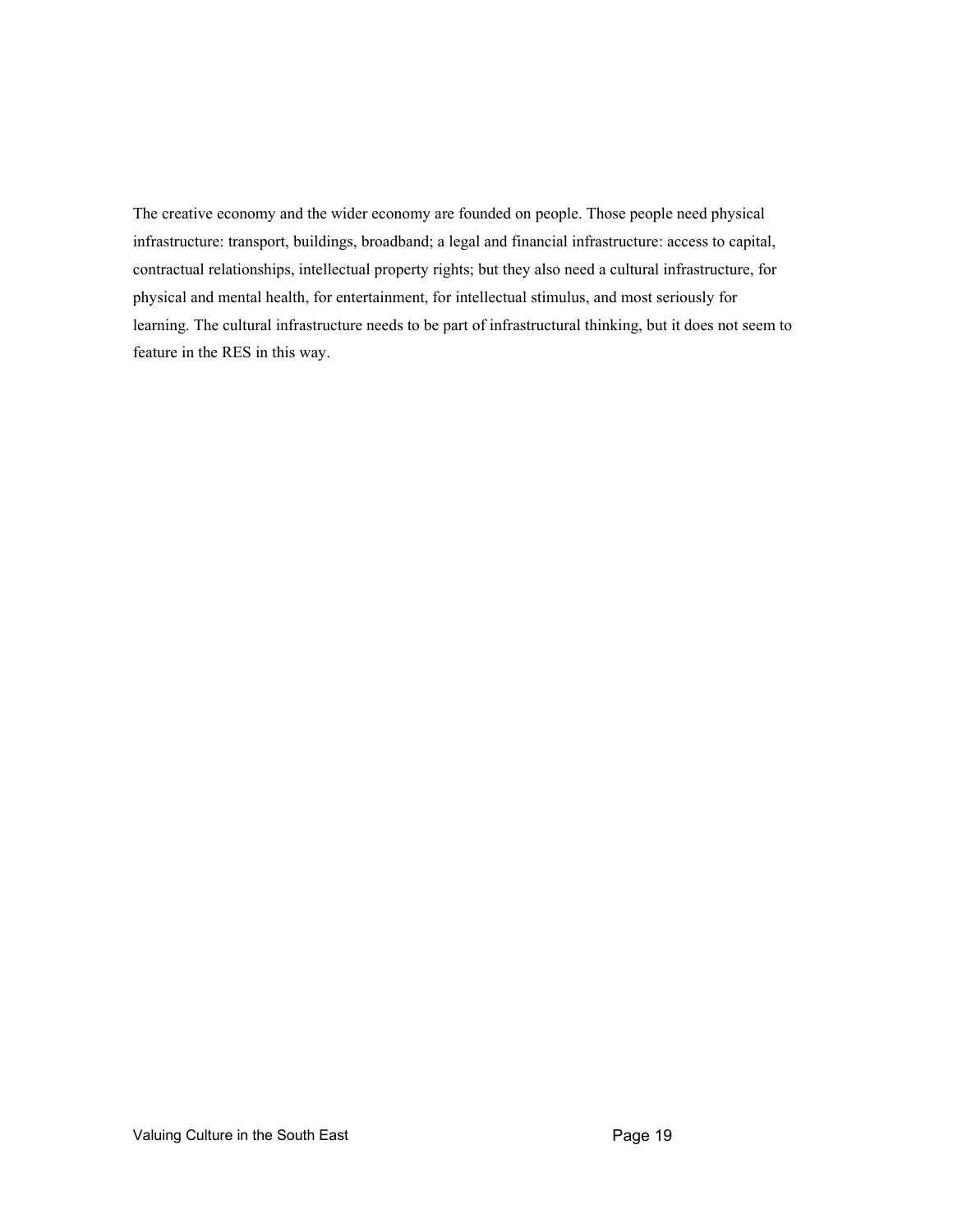#### **6. The policy response**

Drawing together these various observations into a policy response is well under way, and there are two themes that are particularly worthy of note.

- The first is the attempt to trace an orderly and logical progression from high-level PSA targets to action that is contained in the RES.
- The second is a noticeable and laudable pragmatism in the face of the complexities that the region faces, reflecting a concern for what works. This is exemplified in the following statement from SEEDA's response to the DCMS:

*"The RES is a high level document, and there is no strategy within it for the creative industries themselves, bringing together all the programmes, specific and generic, which apply to the creative sector and co-ordinating the work of the various regional agencies in relation to this sector. While there is a certain appeal in a pattern of interlocking strategies all fitting into a master plan at regional level, what matters in the end is the effectiveness of action at the point where it reaches the client… Provided such initiatives are based on appropriate diagnosis, properly targeted, and effectively managed, marketed and delivered, there is no a priori reason why they should not be as effective as a more centrally planned and co-ordinated programme of activity" (SEEDA 2005. 13).* 

These are wise words, though there seems to be another side to the picture. The Regional Assembly's report on the select committee on culture and regeneration notes "The committee was particularly exercised by SEEDA's apparent predisposition towards 'classic' economic development interventions producing 'hard' outputs." The committee then said that 'soft 'outputs are just as important, and that ways need to be found for measuring them.

However a note of caution needs to be sounded about the national drive to improve the evidence base about what culture can achieve. Many studies, for example Culture Southwest 2004, Oakley 2004 and DCMS 2004, have called for more and better research. The latter document refers to "the urgent need, expressed by all the English Regional Cultural Consortia for a more robust and reliable evidence-base on which to develop future policies for culture". This appeal needs to be interrogated. We need to know why we want more research. The search for evidence can turn into an absorbing exercise in itself, a kind of displacement activity. Furthermore, evidence is only useful if it can be turned into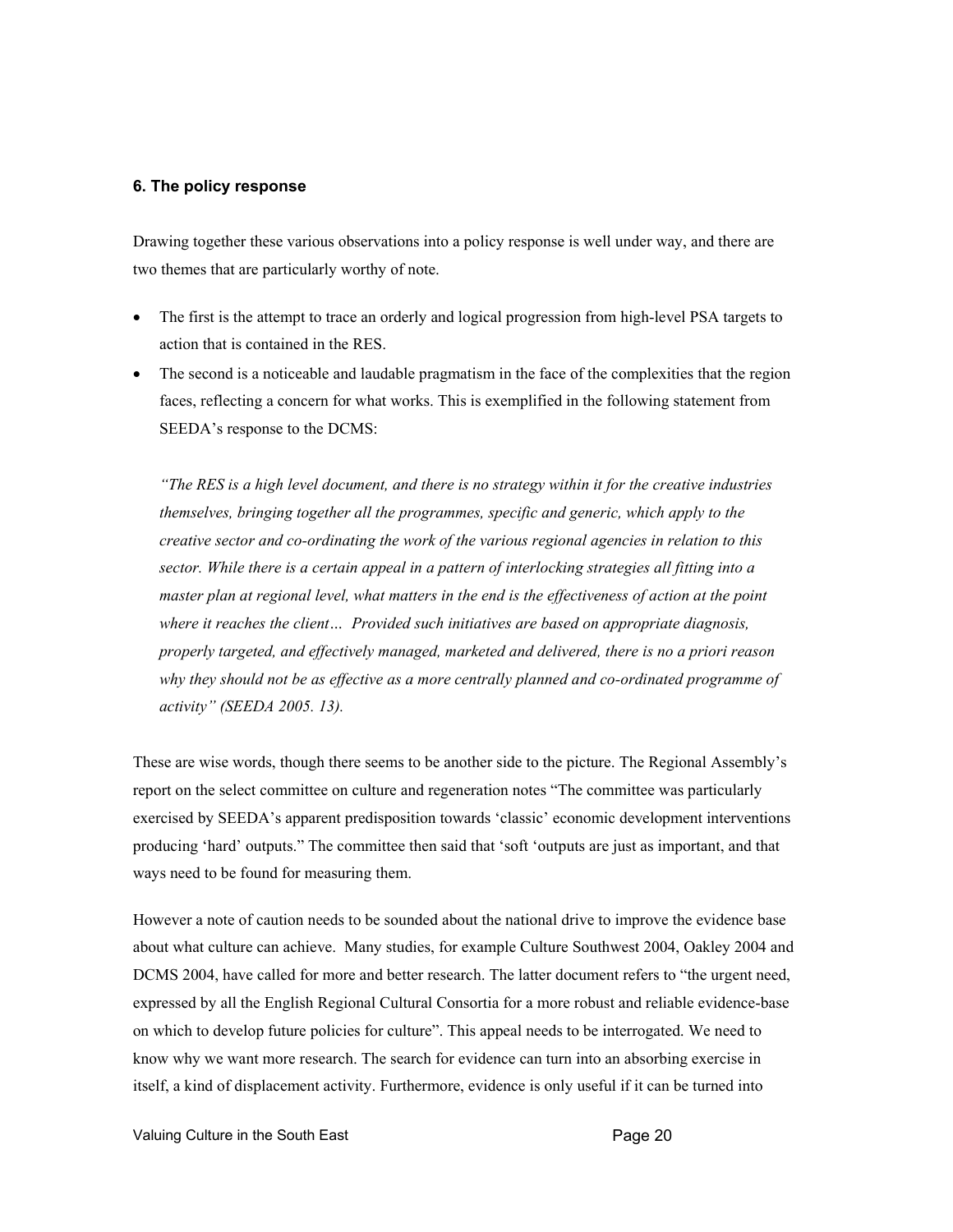knowledge, so we should decide what constitutes the right sort and quantity of data, matching it to the decisions that need to be made. An even more fundamental issue is to ensure that we have the organisational structures and attitudes in place to act upon what the data is telling us. Neither of these questions is being properly interrogated – there exists a general assumption that more means better and that, once we have the evidence, the right actions – from increased Treasury spending to better decision-making by funders - will simply flow from it.

This paper began by asking how culture supports the RES, but the question can be turned on its head: how can the RES support the development of culture? However, both these questions seem to miss the point because culture and the economy cannot be separated in this way: they are not just mutually dependent, they are symbiotic. Culture should not be seen as an add-on, a nice-to-have that results from, and is paid for, by a successful economy. That is an old-economy, 1980's way of looking at culture as a decorative addition to life. Culture is much more serious than that; it is integral to a successful economy. A vibrant economy and a vibrant culture go hand-in-hand. The question seems rather to be where the region's resources can best be used to create an ecology where culture and the economy flourish together.

There are a number of areas which the RES should address

- Direct investment of time and money in culture-led regeneration
- A pre–occupation with the elements of culture that support learning, particularly public libraries, and the interface of culture and formal and informal education
- Workforce development for the cultural and creative sectors themselves, (possibly most crucially in global media)
- Development for cultural professionals working in education
- Visible infrastructure in cultural buildings and affordable workspaces
- Addressing specific social groups such as socially excluded young and old people, through cultural programmes
- Meeting specific needs of the cultural/creative industries in particular places. Again, pragmatism is apparent in the current approach, which appears to be sensibly targeted: SEEDA's policy towards the creative industries, that "different sub-sectors are prioritised in different contexts" (SEEDA 2005. 5), makes sense.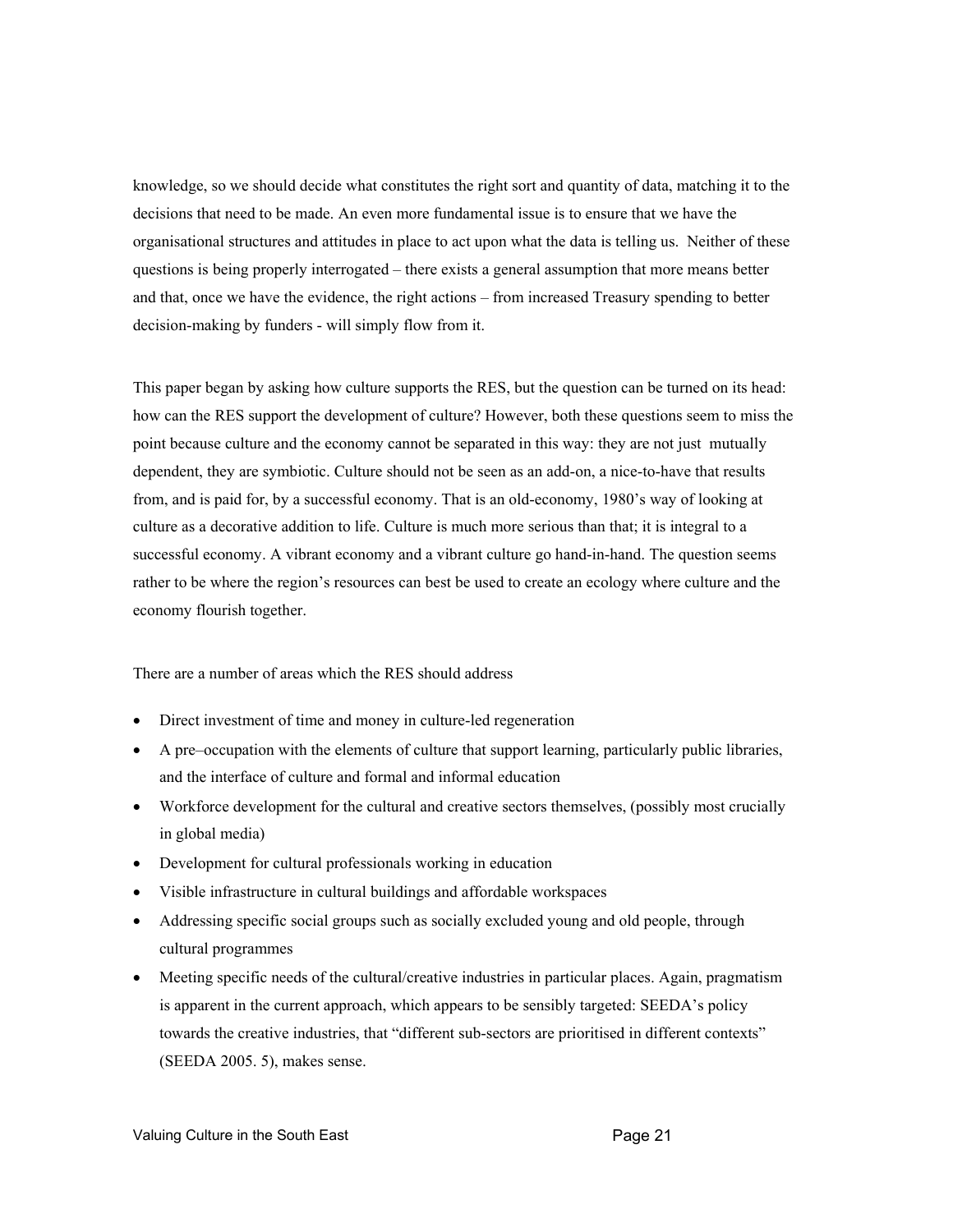This list will be familiar, and it is essentially an instrumental agenda, predicated on the idea of predictable cause and effect in policy intervention. All very well as far as it goes, but in concluding, I would like to outline something more visionary. Culture is dynamic and ever-changing; we continually re-invent ourselves through it, we play with it and we create new forms of expression. One reason why there is such a problem with 'measuring culture' is because it won't stay still: longitudinal studies are often fruitless because agendas move on.

So perhaps we should think less about the hard-wiring of culture in the form of buildings, accredited professional training, and evaluation reports, and start thinking more in terms of:

- Creating a healthy and sustainable cultural ecology in which a diverse culture flourishes. By 'diverse culture' I mean not only ethnic diversity, but diversity of cultural forms, expressions and ways of engagement; one that offers chances for all people to participate in and create the culture of their choosing. Cultural ecologies are analogous to biologic ecologies: variety and diversity enable creative and dynamic change; and in turn that produces a stronger, more resilient environment.
- Understanding and enabling careers. Very many people working in the CCIs follow informal, apprentice-based rather than qualification-based, career paths and little is known about how well this works, whether there are useful policy interventions, or whether things are best alone. We do know however, that ethnic minorities are under-represented in the cultural economy.
- Investigate the barriers to entry to the CCIs.
- Pay much more attention to emergent forms of business organisation: Community Interest Companies; social enterprises; places where the private sector meets public purposes and the public realm; informal economy culture.
- Study and promote networks: networks work, and they grow organically; but, in an administratively defined region like the South East, where do they exist? Who is in and who is out?
- Create forums for the flow of ideas as well infrastructure to move people and products. Understand the invisible infrastructures of knowledge.
- Understand where energy hot-spots exist for the CCIs. Cultural hot-spots often cohere around people – who are not always where planners would like them to be.
- Develop an arts/heritage equivalent of the sports equity index, so that we know what sorts of people are excluded from other aspects of culture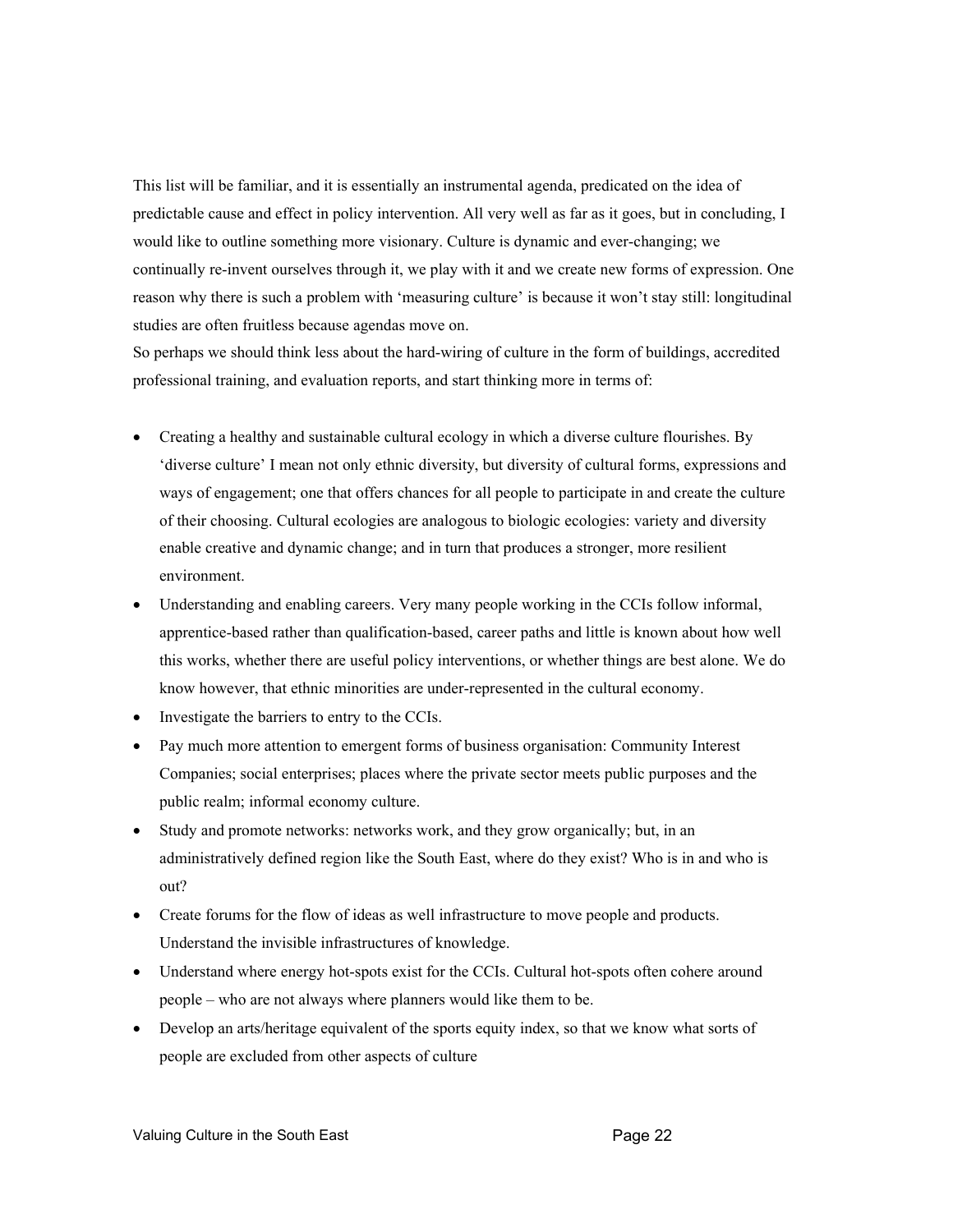- Appreciate that culture, like a sustainable environment, deserves intergenerational equity we should be handing on to our children a richer culture than we have received
- Above all, understand why the public values culture. The public is primarily interested in the intrinsic and institutional values of culture: the enjoyment, stimulation, challenge, and sense of personal and communal identity that culture provides, offered in a way that is open and easy to engage with.

One might see culture as being one of the fundamental building blocks of the region's economy, something provided and legislated for; but the institutions and products of culture are a small part of the picture. More important are the ways in which people are changed through seeing, doing, thinking and talking about culture. The question 'what is culture for?' is as impoverished as asking 'what good are words?' – it is not mere words that count, but how people use them and are allowed to use them. The RES therefore needs to treat the value of culture in supple ways. Yes, a vibrant culture helps the economy; yes, it is a reflection of a civilised and successful society; yes, it is something to be proud of. But most of all it is valued by people in the region. In maximising Cultural Value, the RES will not only be serving its economic remit, but will also be making life better for everyone.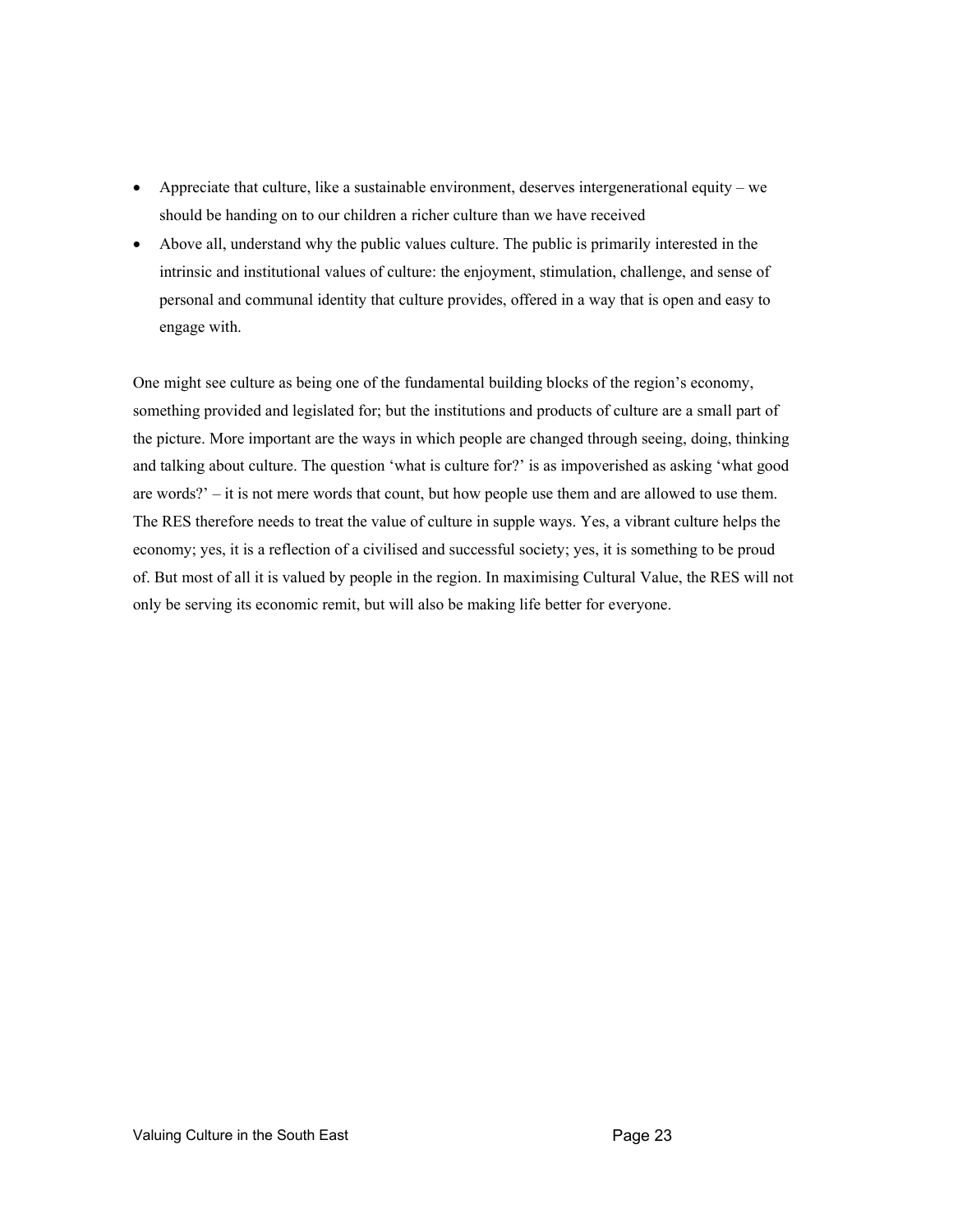## **References**

| Brown 2004                        | Gordon Brown, British Council annual lecture, July 7 2004                                                                                     |
|-----------------------------------|-----------------------------------------------------------------------------------------------------------------------------------------------|
| Carey 2005                        | John Carey, What Good are the Arts?, Faber, 2005                                                                                              |
| Cox 2005                          | Terms of reference of the Cox review of creativity,<br>http://213.219.8.102/pdfs/dti/innovation/cox review.pdf                                |
| Culture South<br><b>West 2003</b> | Joining the Dots: Cultural Sector Research in the South<br>West of England, Culture Southwest, 2003                                           |
| <b>DCMS 2001</b>                  | Chris Smith, foreword to Culture and Creativity: the Next Ten Years, DCMS<br>2001                                                             |
| <b>DCMS 2004</b>                  | DCMS Evidence Toolkit Technical Report, Department for Culture, Media<br>and Sport, 2004                                                      |
| <b>DPA 2002</b>                   | David Powell Associates Ltd., Creative and Cultural Industries an economic<br>impact study for South East England. SEECC and SEEDA            |
| Elson and<br>Downing 2004         | Martin Elson and Lesley Downing, The Cultural Sector and the Emerging<br>South East Plan, Oxford Brookes University, 2004                     |
| Florida 2002                      | Richard Florida, The Rise of the Creative Class, Basic Books, 2002                                                                            |
| Florida 2004                      | Richard Florida, "Creative Class War" in Washington Monthly, Jan/Feb 2004                                                                     |
| Freeman and<br>Gilchrist 2004     | Charles Freeman and Karen Gilchrist, Making Life Better, a guide to<br>integrating culture with community planning, Culture South East, 2004  |
| Heartfield 2005                   | James Heartfield, The Creativity Gap, Blueprint, 2005                                                                                         |
| Helm 2005                         | Dieter Helm, Joined-up regional infrastructure: enhancing productivity,<br>competitiveness and sustainability in the South East, SEEDA, 2005. |
| Hewison and<br>Holden 2004        | Robert Hewison and John Holden, <i>The Right to Art</i> , Demos, 2004.                                                                        |
| Holden 2004                       | John Holden, Capturing Cultural Value, Demos, 2004                                                                                            |
| Leadbeater 2000                   | Charles Leadbeater, Living on Thin Air, Penguin, 2000                                                                                         |
| Morton Smyth<br>2004              | Morton Smyth, Not for the Likes of You, Morton Smyth, 2004                                                                                    |
| NACCCE 2000                       | National Advisory Committee on Culture, Creativity and<br>Education, All Our Futures, NACCCE, 2000                                            |